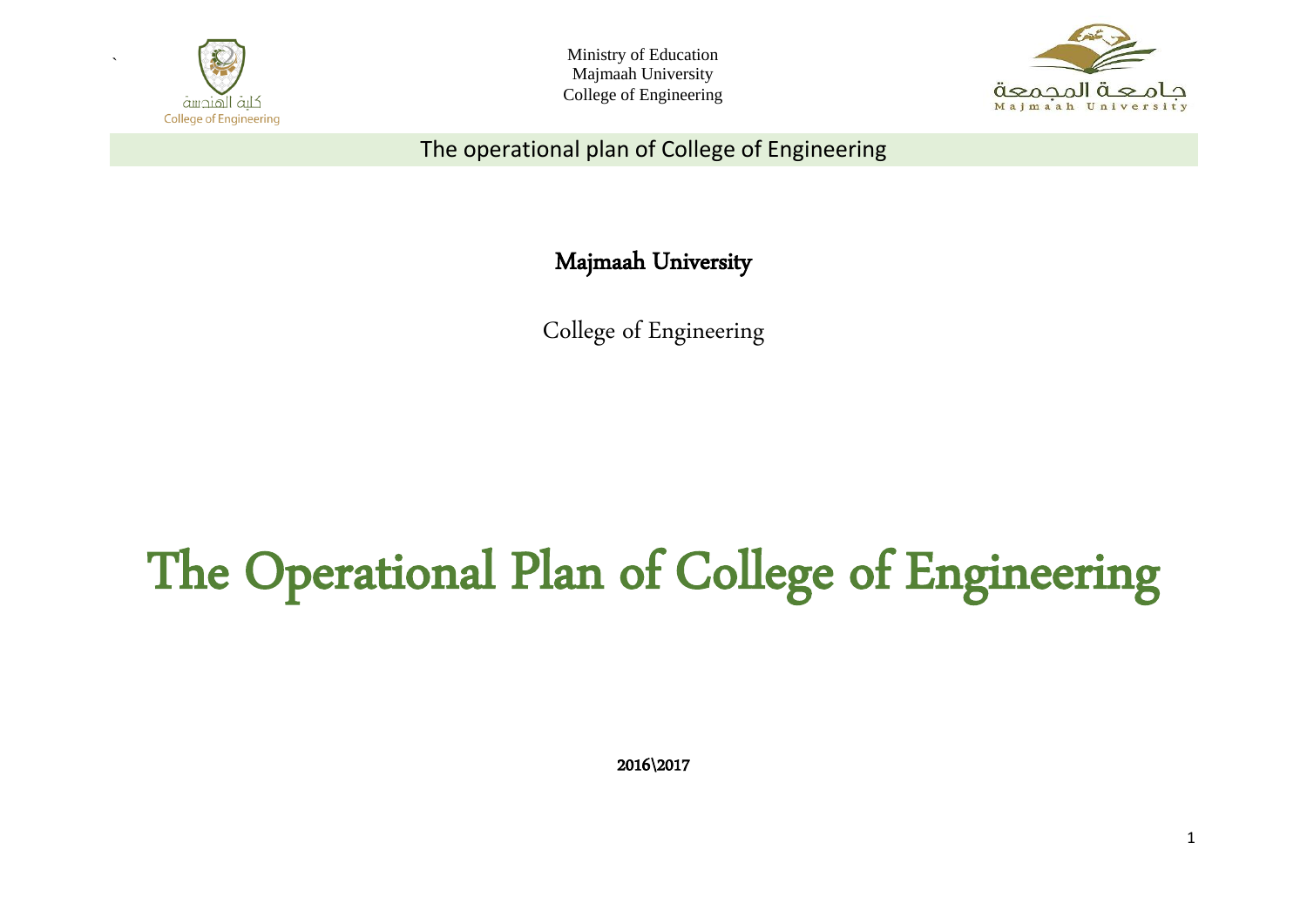

Ministry of Education Majmaah University College of Engineering



### The operational plan of College of Engineering

#### **Goal 1: Building of competition capabilities of students according to the market needs and knowledge society.**

Sub-Goals (1): Improving the internal and external efficiency levels of colleges

|                                     | <b>Activity</b>                                                                                    |                                                                                                                                                | <b>Actual</b> | <b>Target</b> |                  | <b>Semester 1</b> | <b>Semester 2</b> |                          | The entity                                                        |  |
|-------------------------------------|----------------------------------------------------------------------------------------------------|------------------------------------------------------------------------------------------------------------------------------------------------|---------------|---------------|------------------|-------------------|-------------------|--------------------------|-------------------------------------------------------------------|--|
| <b>Initiative</b>                   |                                                                                                    | <b>Performance Indicators</b>                                                                                                                  |               |               | <b>Week</b>      | <b>Week</b>       | <b>Week</b>       | <b>Week</b><br><b>To</b> | responsible                                                       |  |
|                                     | First meeting for the dean of the<br>college of engineering with<br>college's faculty and students | Students' enrollment rate in the<br>college (Total, Net, New)<br>Students' enrollment rate in the                                              |               |               | <b>From</b><br>4 | <b>To</b><br>4    | <b>From</b>       |                          | وحدة الجداول<br>والاختبارات اوكالة<br>الجامعة للشؤون<br>التعليمية |  |
|                                     | Receiving high schools' students<br>by the ministry of education                                   | college (Total, Net, New)                                                                                                                      |               |               | 5                | 6                 |                   |                          |                                                                   |  |
|                                     | Conducting training sessions after<br>Asr prayer for college's students in<br>various specialties  | Students' enrollment rate in the<br>college (Total, Net, New)                                                                                  |               |               | 6                | 6                 |                   |                          |                                                                   |  |
|                                     | Introductory Lecture the university<br>rules and regulations                                       | Students' enrollment rate in the<br>college (Total, Net, New)                                                                                  |               |               | $\overline{7}$   |                   |                   |                          |                                                                   |  |
| Expand the acceptance opportunities | Orientation day for new students at<br>the college of engineering                                  | Students' enrollment rate in the<br>college (Total, Net, New)                                                                                  |               |               | 3                | 3                 |                   |                          |                                                                   |  |
| in undergraduate programs           | Elections and formation of the<br>college of engineering students<br>advisory board                | Students' enrollment rate in the<br>college (Total, Net, New)                                                                                  |               |               | $\overline{7}$   |                   |                   |                          |                                                                   |  |
|                                     | <b>First Midterm Timetables</b>                                                                    | Satisfaction level of<br>beneficiaries - students,<br>graduates, employers and<br>employment parties for a quality<br>took system              |               |               | $\overline{7}$   | 9                 |                   |                          |                                                                   |  |
|                                     | <b>Second Midterm Timetables</b>                                                                   | of<br>Satisfaction<br>level<br>beneficiaries<br>students,<br>employers<br>graduates,<br>and<br>employment parties for a quality<br>took system |               |               | 12               | 14                |                   |                          |                                                                   |  |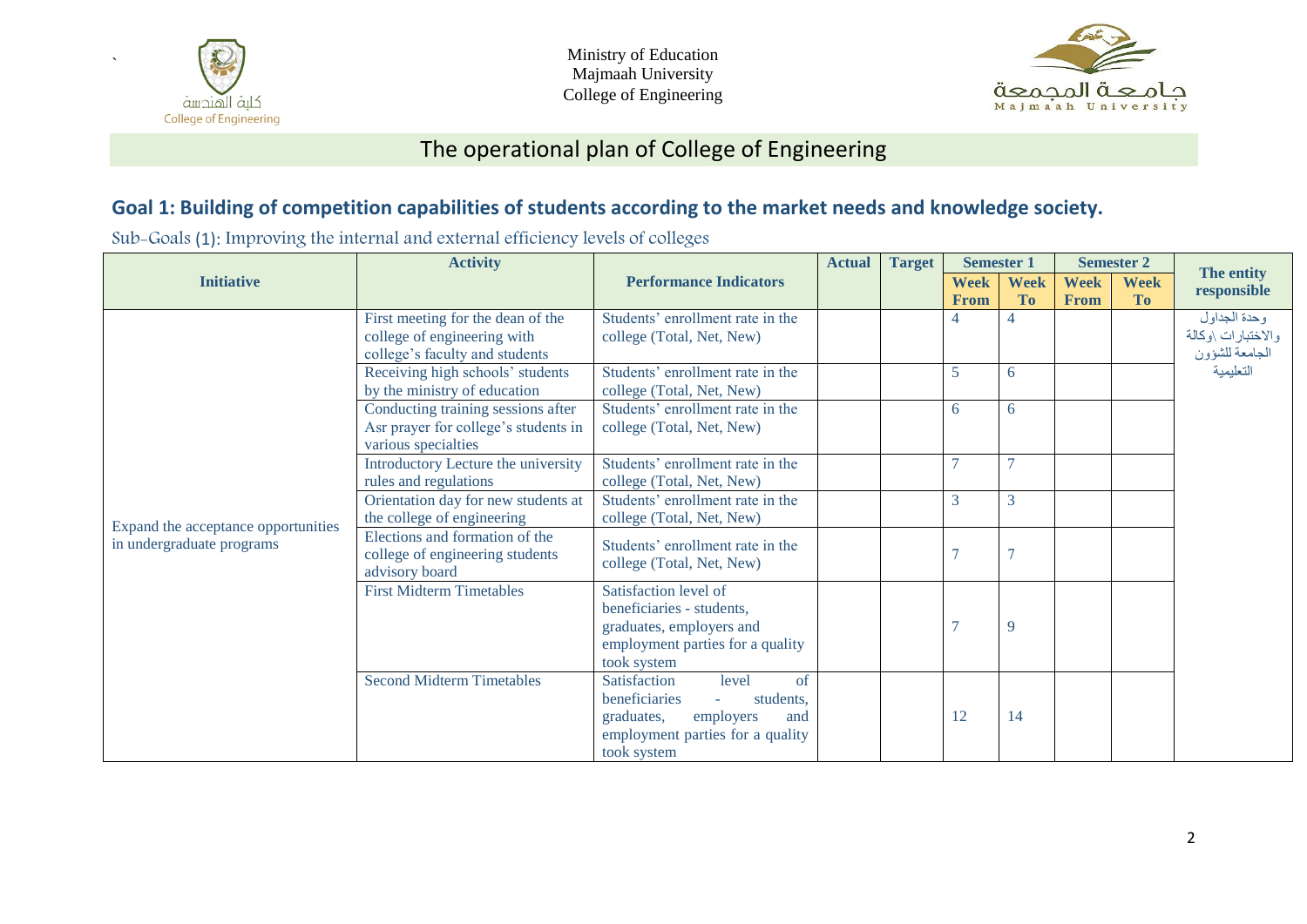



|                                                                    | <b>Labs final Timetables</b>                                                                                                             | Satisfaction<br>level<br>of<br>beneficiaries<br>students,<br>employers<br>graduates,<br>and<br>employment parties for a quality<br>took system             | 15             | 15             |    |    |                                                                   |
|--------------------------------------------------------------------|------------------------------------------------------------------------------------------------------------------------------------------|------------------------------------------------------------------------------------------------------------------------------------------------------------|----------------|----------------|----|----|-------------------------------------------------------------------|
|                                                                    | <b>Final Exams Timetables</b>                                                                                                            | Satisfaction<br>level<br>of<br>beneficiaries<br>students,<br>$\omega$<br>employers<br>graduates,<br>and<br>employment parties for a quality<br>took system | 16             | 18             |    |    |                                                                   |
| Improving the overall satisfaction<br>rate of students for courses | Analysis the surveys (Programs,<br>experience and course) results and<br>writing recommendations and<br>action plan                      | Improving the overall<br>satisfaction rate of students for<br>courses                                                                                      | 6              | $\overline{7}$ |    |    | Plan and Study<br>Program<br>Unit/VD<br>of<br>Academic<br>affairs |
|                                                                    | Analysis the programs course<br>reports and writing<br>recommendations and action plan                                                   | Improving the overall<br>satisfaction rate of students for<br>courses                                                                                      | $\overline{7}$ | 8              |    |    |                                                                   |
| <b>Twins Program</b>                                               |                                                                                                                                          |                                                                                                                                                            |                |                |    |    | Twins<br>Committee/ VD<br>Academic<br>of<br>affairs               |
|                                                                    | Writing an operational plan for<br>program development                                                                                   | General students' assessment of<br>courses quality                                                                                                         | $\overline{0}$ | $\overline{4}$ |    |    | Plan and Study<br>Program<br>Unit/VD<br>of                        |
| Development of study plans                                         | following the updating<br>development process through the<br>implementation of operational plan                                          | General students' assessment of<br>courses quality                                                                                                         | $\mathbf{0}$   |                |    | 12 | Academic<br><b>Affairs</b>                                        |
|                                                                    | A workshop "how to development<br>our study plans"                                                                                       | General students' assessment of<br>courses quality                                                                                                         | 10             | 11             |    |    |                                                                   |
|                                                                    | preparing documents for<br>submission to the voce-rectorate of<br>academic affairs after approval by<br>department and college councils. | General students' assessment of<br>courses quality                                                                                                         |                |                | 13 | 14 |                                                                   |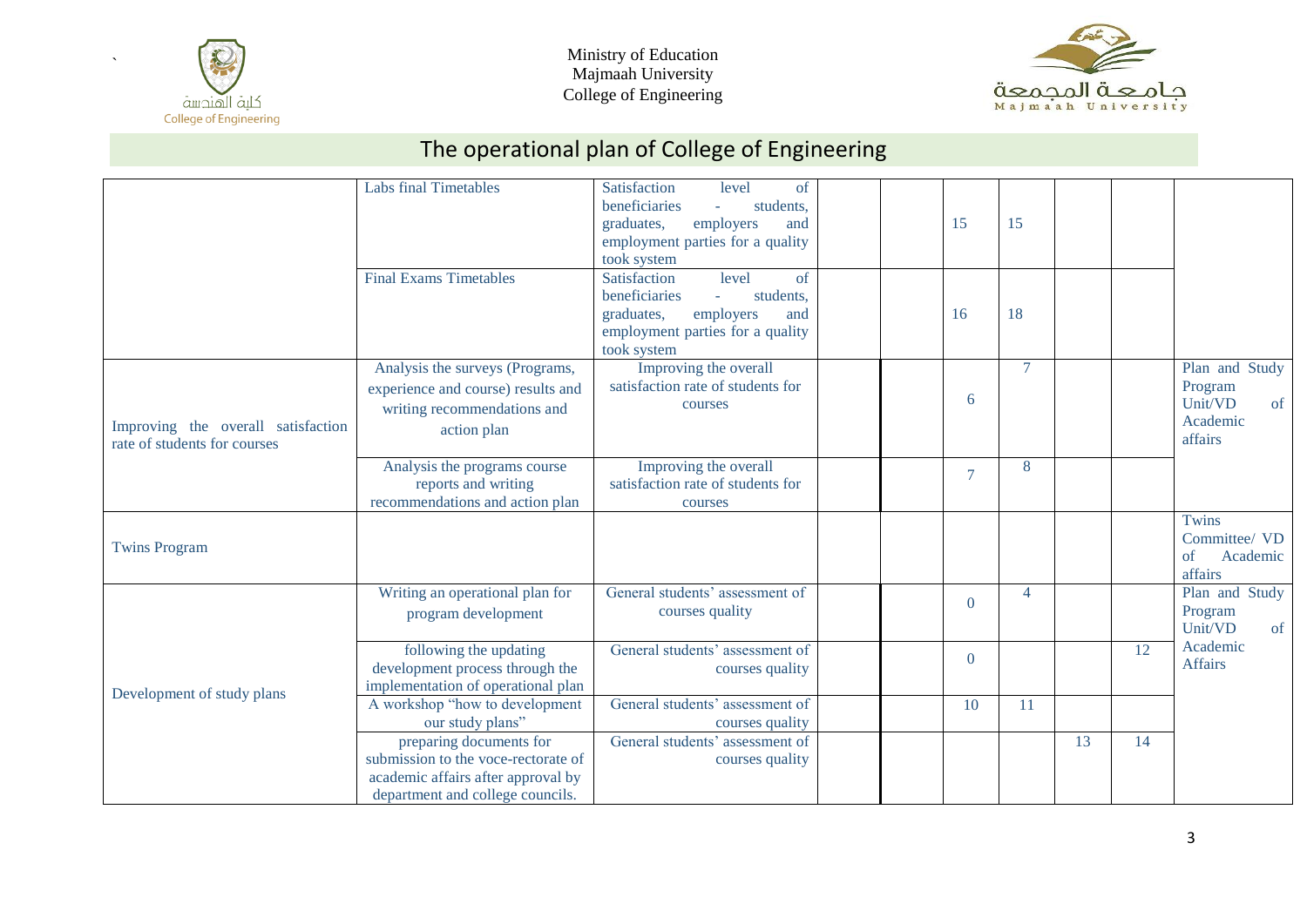



# The operational plan of College of Engineering

| Development of faculty and students'<br>skills in the field of e-learning | Weekly workshops for the students<br>who registered for e-learning<br>courses       | General students' assessment of<br>courses quality |  |    |   | <b>Distance</b><br>learning and E-<br>learning<br>Unit/<br><b>VD</b><br><sub>of</sub>       |
|---------------------------------------------------------------------------|-------------------------------------------------------------------------------------|----------------------------------------------------|--|----|---|---------------------------------------------------------------------------------------------|
|                                                                           | D2L Workshops for faculty<br>members.                                               | General students' assessment of<br>courses quality |  | 13 |   | Academic<br>affairs                                                                         |
| Applying pioneering programs in the<br>use of e-courses and D2L           | workshops for the<br>Advanced<br>students who registered for e-<br>learning courses | General students' assessment of<br>courses quality |  |    | Q | Distance<br>learning and E-<br>Unit/<br>learning<br><b>VD</b><br>-of<br>Academic<br>affairs |

#### Sub-Goals (2): Restructuring scientific disciplines according to market and society needs

|                                                                       | <b>Activity</b>                                                                                                                       | <b>Actual</b>                                                                                                                            |  | <b>Target</b> | <b>Semester 1</b> |                      |             | <b>Semester 2</b> | The entity                                                                              |  |
|-----------------------------------------------------------------------|---------------------------------------------------------------------------------------------------------------------------------------|------------------------------------------------------------------------------------------------------------------------------------------|--|---------------|-------------------|----------------------|-------------|-------------------|-----------------------------------------------------------------------------------------|--|
| <b>Initiative</b>                                                     |                                                                                                                                       | <b>Performance Indicators</b>                                                                                                            |  |               | <b>Week</b>       | <b>Week</b>          | Week        | <b>Week</b>       | responsible                                                                             |  |
| Restructuring some disciplines<br>according to the needs of local and | Studying the courses that can be<br>reconstructed according to the<br>needs of local and national<br>community and writing a proposal | - Percentage of disciplines that<br>have been restructured and<br>improved to the number of<br>programs those need to be<br>restructured |  |               | <b>From</b><br>11 | T <sub>0</sub><br>12 | <b>From</b> | T <sub>0</sub>    | - Plan and<br><b>Study Program</b><br>Unit/VD of<br>Academic<br>affairs<br>- Scientific |  |
| national community                                                    | Considering the chosen courses in<br>the study plan development                                                                       | Percentage of disciplines that<br>have been restructured and<br>improved to the number of<br>programs those need to be<br>restructured   |  |               |                   |                      | n           |                   | Departments                                                                             |  |
| Organizing a career day                                               | <b>Organizing Career Day</b>                                                                                                          | Number of graduates attended<br>the Career Day comparing to<br>total graduated                                                           |  |               | 8                 | 10                   | $\mathbf Q$ | 11                | Unit/<br>Alumni<br><b>VD</b><br>-of<br>Academic<br>affairs                              |  |
| Create Alumni Databases (dB's)                                        | Update Graduated students (dB1)                                                                                                       | Number of graduates<br>participated positivity in filling                                                                                |  |               |                   |                      |             |                   | Unit/<br>Alumni<br><b>VD</b><br><sub>of</sub>                                           |  |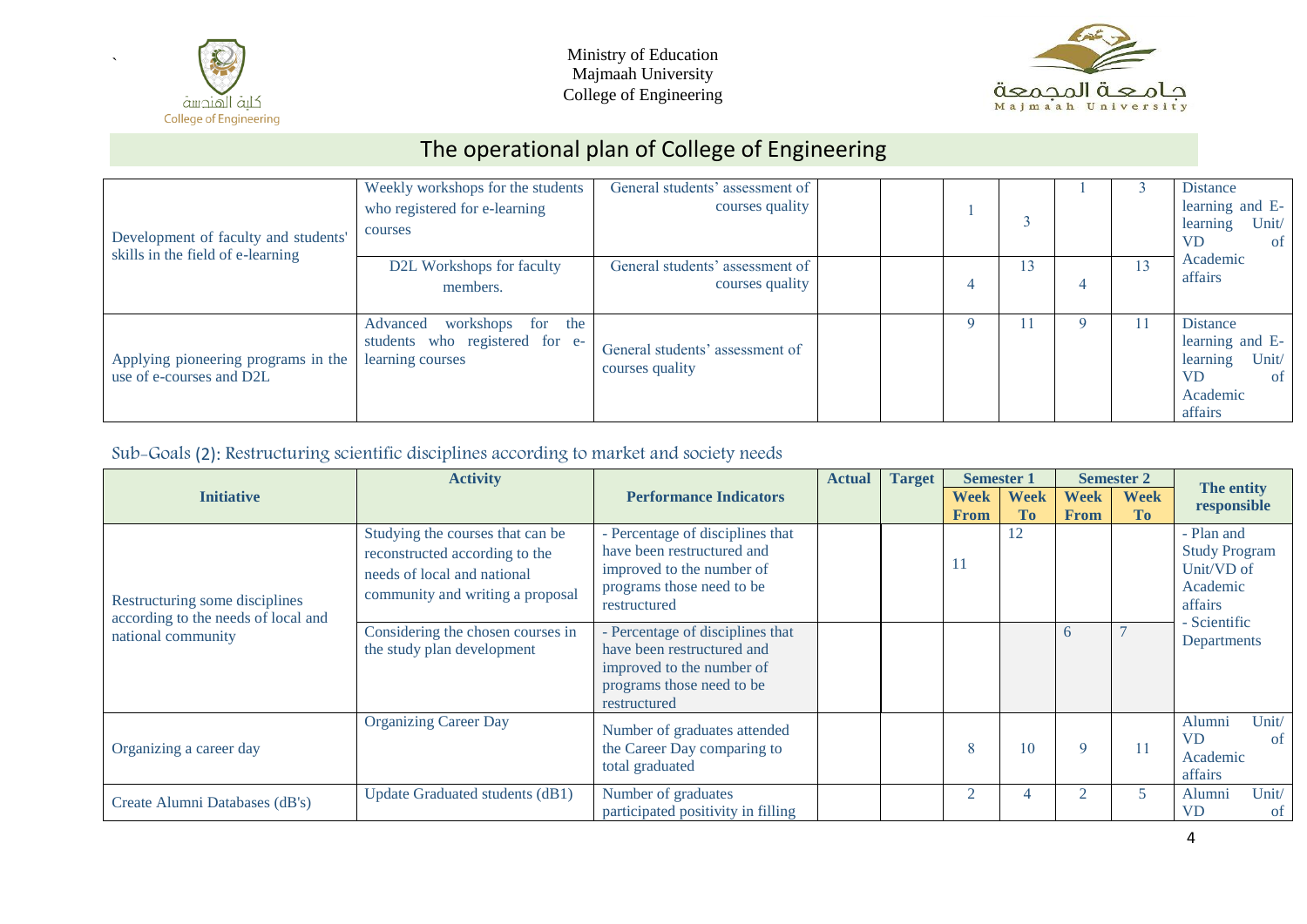



# The operational plan of College of Engineering

|                                       |                                 | the question aire                  |  |    |    |    |    | Academic                   |
|---------------------------------------|---------------------------------|------------------------------------|--|----|----|----|----|----------------------------|
|                                       | Update Expected graduates (dB2) | Number of the stock holders        |  |    | 5  |    |    | affairs                    |
|                                       |                                 | participated positivity in filling |  |    |    |    |    |                            |
|                                       |                                 | the questionnaires                 |  |    |    |    |    |                            |
|                                       | Companies and work places (dB3) | Ability to define the society and  |  |    | 9  | 6  | 8  |                            |
|                                       |                                 | labor market needs                 |  |    |    |    |    |                            |
|                                       | Job opportunities (dB4)         | Number of graduates got jobs,      |  | 8  | 10 |    | 9  |                            |
|                                       |                                 | based on the introduced            |  |    |    |    |    |                            |
|                                       |                                 | opportunities, comparing to the    |  |    |    |    |    |                            |
|                                       |                                 | total number announced             |  |    |    |    |    |                            |
|                                       |                                 | opportunities.                     |  |    |    |    |    |                            |
|                                       | Distribute and assessment of a  | Number of graduates                |  | 8  | 10 | 9  | 11 | Unit/<br>Alumni            |
|                                       | questionnaire to the graduates  | participated positivity in filling |  |    |    |    |    | <b>VD</b><br><sub>of</sub> |
|                                       |                                 | the questionnaire                  |  |    |    |    |    | Academic                   |
| Study the needs of local and national | Distribute and assessment of a  | Number of the stock holders        |  | 9  | 11 | 8  | 10 | affairs                    |
| community                             | questionnaire to stock holders  | participated positivity in filling |  |    |    |    |    |                            |
|                                       |                                 | the questionnaires                 |  |    |    |    |    |                            |
|                                       | Assessment and Evaluation of    | Ability to define the society and  |  | 12 | 13 | 12 | 13 |                            |
|                                       | feedback from Graduates and     | labor market needs                 |  |    |    |    |    |                            |
|                                       | <b>Stock holders</b>            |                                    |  |    |    |    |    |                            |

#### Sub-Goals (3): Providing students with job skills and Entrepreneurship

|                                      | <b>Activity</b>              |                               | <b>Target</b><br><b>Actual</b> |  | <b>Semester 1</b> |             | <b>Semester 2</b> |             | The entity     |
|--------------------------------------|------------------------------|-------------------------------|--------------------------------|--|-------------------|-------------|-------------------|-------------|----------------|
| <b>Initiative</b>                    |                              | <b>Performance Indicators</b> |                                |  | <b>Week</b>       | <b>Week</b> | <b>Week</b>       | <b>Week</b> | responsible    |
|                                      |                              |                               |                                |  | From              | <b>To</b>   | <b>From</b>       | To          |                |
|                                      |                              | Number of initiatives and     |                                |  |                   |             |                   |             | Student's      |
| Implementation of programs for       | Preparing the posters and    | annual programs for the       |                                |  |                   |             |                   |             | Support        |
| entrepreneurship<br>student  <br>and | brochures for all the annual | acquisition of student        |                                |  |                   |             |                   |             | Unit/VD of     |
| innovation projects                  | programs                     | employment skills and         |                                |  |                   |             |                   |             | Academic       |
|                                      |                              | entrepreneurship              |                                |  |                   |             |                   |             | Affairs /VD of |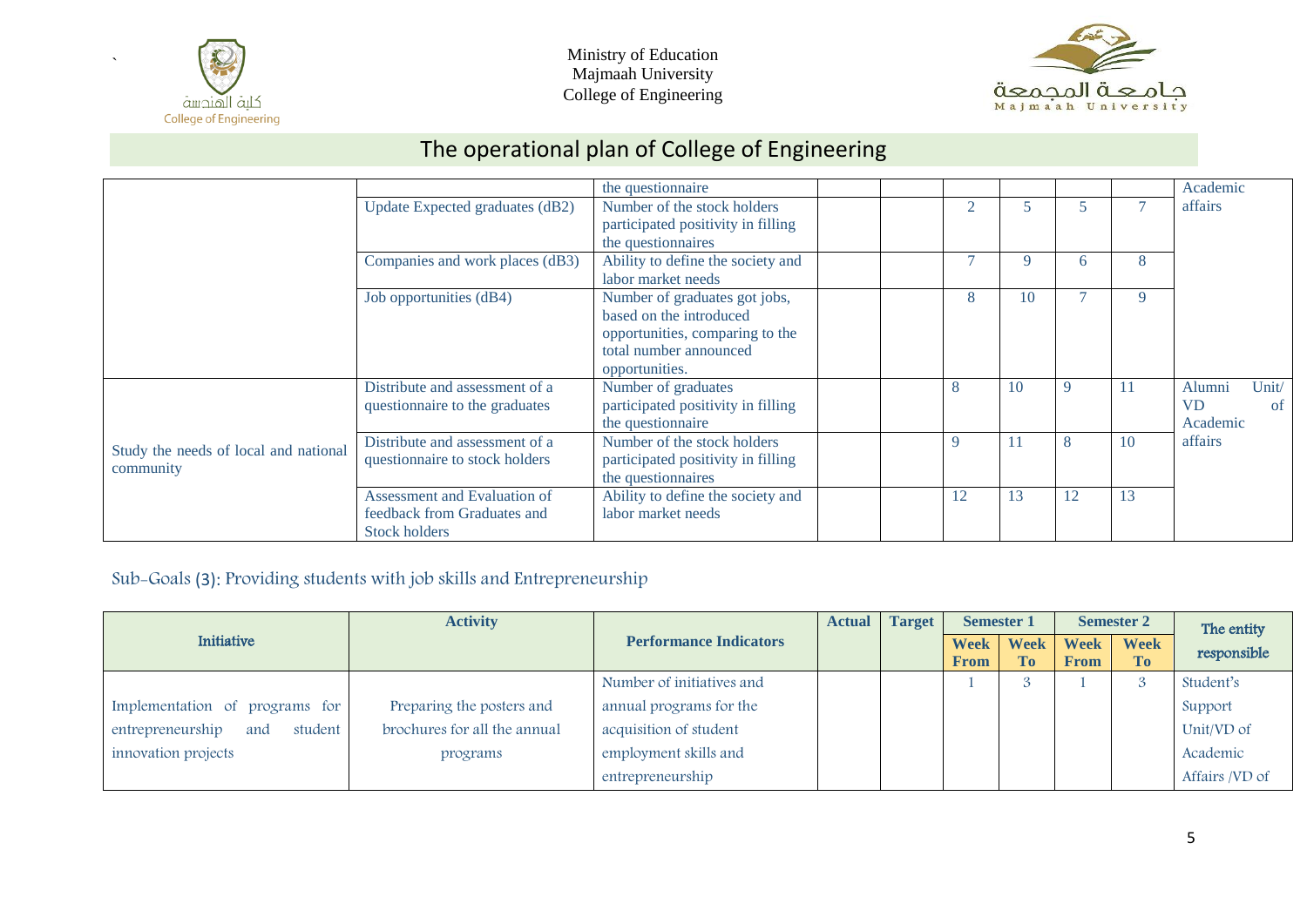

Ministry of Education Majmaah University College of Engineering



|                                       | Number of initiatives and |  | $\overline{4}$ |    | 4              | $\overline{7}$ | Academic |
|---------------------------------------|---------------------------|--|----------------|----|----------------|----------------|----------|
| Providing students about rules and    | annual programs for the   |  |                |    |                |                | Affairs  |
| regulations in each annual            | acquisition of student    |  |                |    |                |                |          |
| programs                              | employment skills and     |  |                |    |                |                |          |
|                                       | entrepreneurship          |  |                |    |                |                |          |
|                                       | Number of initiatives and |  | 8              | 10 | $\overline{7}$ | 8              |          |
| Announcement for annual and           | annual programs for the   |  |                |    |                |                |          |
| international exhibitions             | acquisition of student    |  |                |    |                |                |          |
|                                       | employment skills and     |  |                |    |                |                |          |
|                                       | entrepreneurship          |  |                |    |                |                |          |
|                                       | Number of initiatives and |  |                |    | 8              | 9              |          |
| Collecting participant posters in the | annual programs for the   |  |                |    |                |                |          |
| annual exhibition                     | acquisition of student    |  |                |    |                |                |          |
|                                       | employment skills and     |  |                |    |                |                |          |
|                                       | entrepreneurship          |  |                |    |                |                |          |
|                                       | Number of initiatives and |  |                |    | 10             | 11             |          |
| Reviewing the posters and reports     | annual programs for the   |  |                |    |                |                |          |
| for each student                      | acquisition of student    |  |                |    |                |                |          |
|                                       | employment skills and     |  |                |    |                |                |          |
|                                       | entrepreneurship          |  |                |    |                |                |          |
|                                       | Number of initiatives and |  |                |    | 12             | 12             |          |
| Annual Exhibition of scientific       | annual programs for the   |  |                |    |                |                |          |
|                                       | acquisition of student    |  |                |    |                |                |          |
| research for engineering students     | employment skills and     |  |                |    |                |                |          |
|                                       | entrepreneurship          |  |                |    |                |                |          |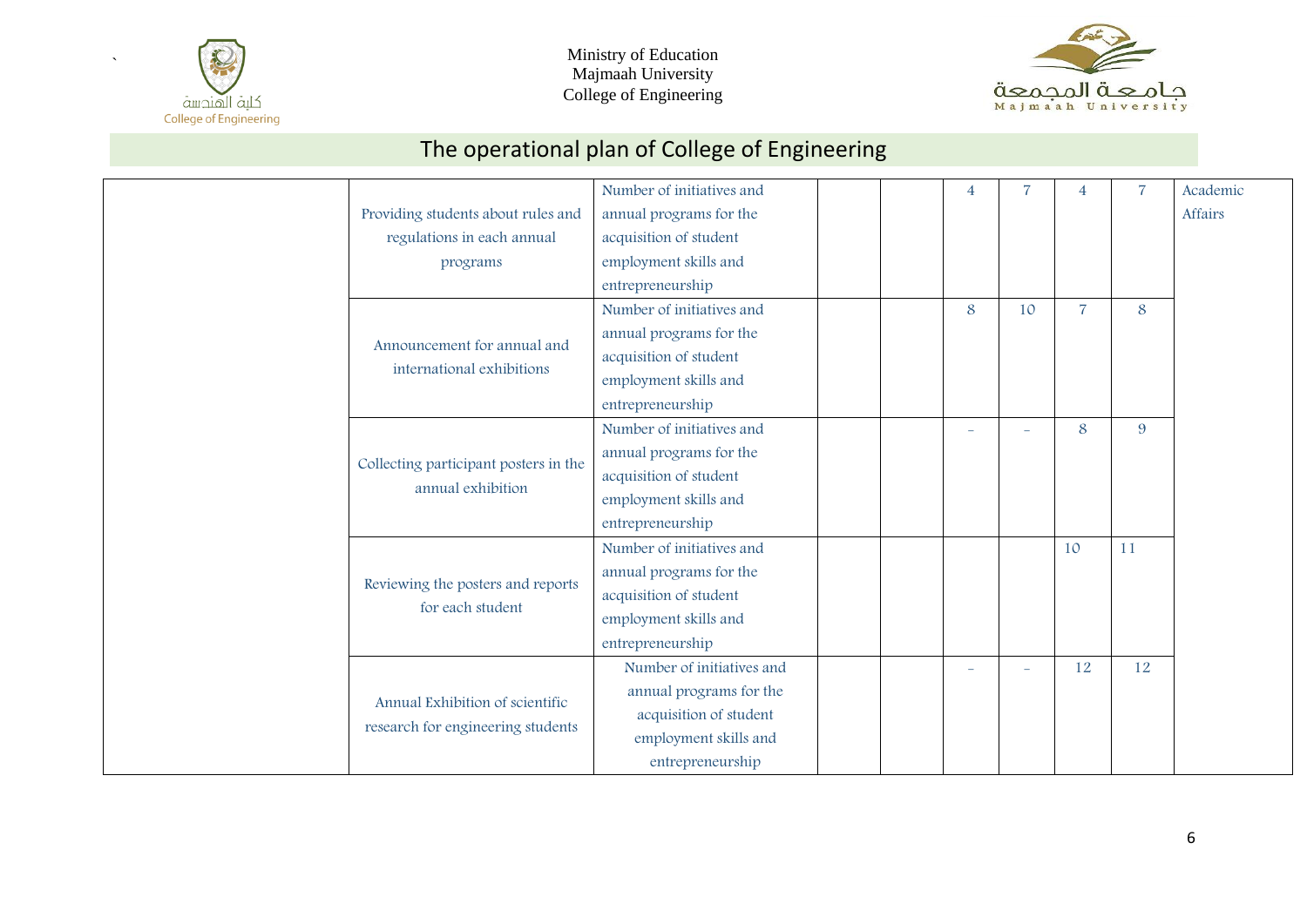



7

|                                      | Orientation<br>seminar<br>the<br>for   | Number<br>training<br><b>of</b>     |                          |          | $\mathbf{3}$   |                | Summer       |
|--------------------------------------|----------------------------------------|-------------------------------------|--------------------------|----------|----------------|----------------|--------------|
|                                      | students who will take the summer      | opportunities<br>have<br>been       |                          |          |                |                | Training     |
|                                      | training.                              | introduced<br>students<br>to        |                          |          |                |                | Committee\VD |
|                                      |                                        | comparing to the total number       |                          |          |                |                | of Academic  |
|                                      |                                        | of students got trained.            |                          |          |                |                | Affairs      |
|                                      | Preparing the training letters.        | Number<br>training<br>$\circ$ f     | $\overline{\phantom{a}}$ | $\equiv$ | $\overline{4}$ | $\overline{7}$ |              |
|                                      |                                        | opportunities<br>have<br>been       |                          |          |                |                |              |
|                                      |                                        | introduced<br>students<br>to        |                          |          |                |                |              |
|                                      |                                        | comparing to the total number       |                          |          |                |                |              |
| Providing training opportunities for |                                        | of students got trained.            |                          |          |                |                |              |
| students                             | Collecting the acceptance forms        | Number<br>training<br><sub>of</sub> | $\equiv$                 | $\equiv$ | 8              | 10             |              |
|                                      |                                        | opportunities<br>have<br>been       |                          |          |                |                |              |
|                                      |                                        | introduced<br>students<br>to        |                          |          |                |                |              |
|                                      |                                        | comparing to the total number       |                          |          |                |                |              |
|                                      |                                        | of students got trained.            |                          |          |                |                |              |
|                                      | Handing out the progress and final     | Number<br>$\circ$ f<br>training     | L.                       | L        | 12             | 13             |              |
|                                      | reports to the students                | opportunities<br>have<br>been       |                          |          |                |                |              |
|                                      |                                        | introduced<br>students<br>to        |                          |          |                |                |              |
|                                      |                                        | comparing to the total number       |                          |          |                |                |              |
|                                      |                                        | of students got trained.            |                          |          |                |                |              |
|                                      | Receiving<br>the<br>training<br>forms, | Number<br>of<br>training            | $\overline{2}$           |          |                |                |              |
|                                      | reports and documents from the         | opportunities<br>have<br>been       |                          |          |                |                | Summer       |
| Development of summer training       | students                               | students<br>introduced<br>to        |                          |          |                |                | Training     |
| skills                               |                                        | comparing to the total number       |                          |          |                |                | Committee\VD |
|                                      |                                        | of students got trained.            |                          |          |                |                | of Academic  |
|                                      | Reviewing the<br>training<br>forms,    | Number<br>of<br>training            | 3                        | $\equiv$ |                |                | Affairs      |
|                                      | reports and documents for each         | opportunities<br>have<br>been       |                          |          |                |                |              |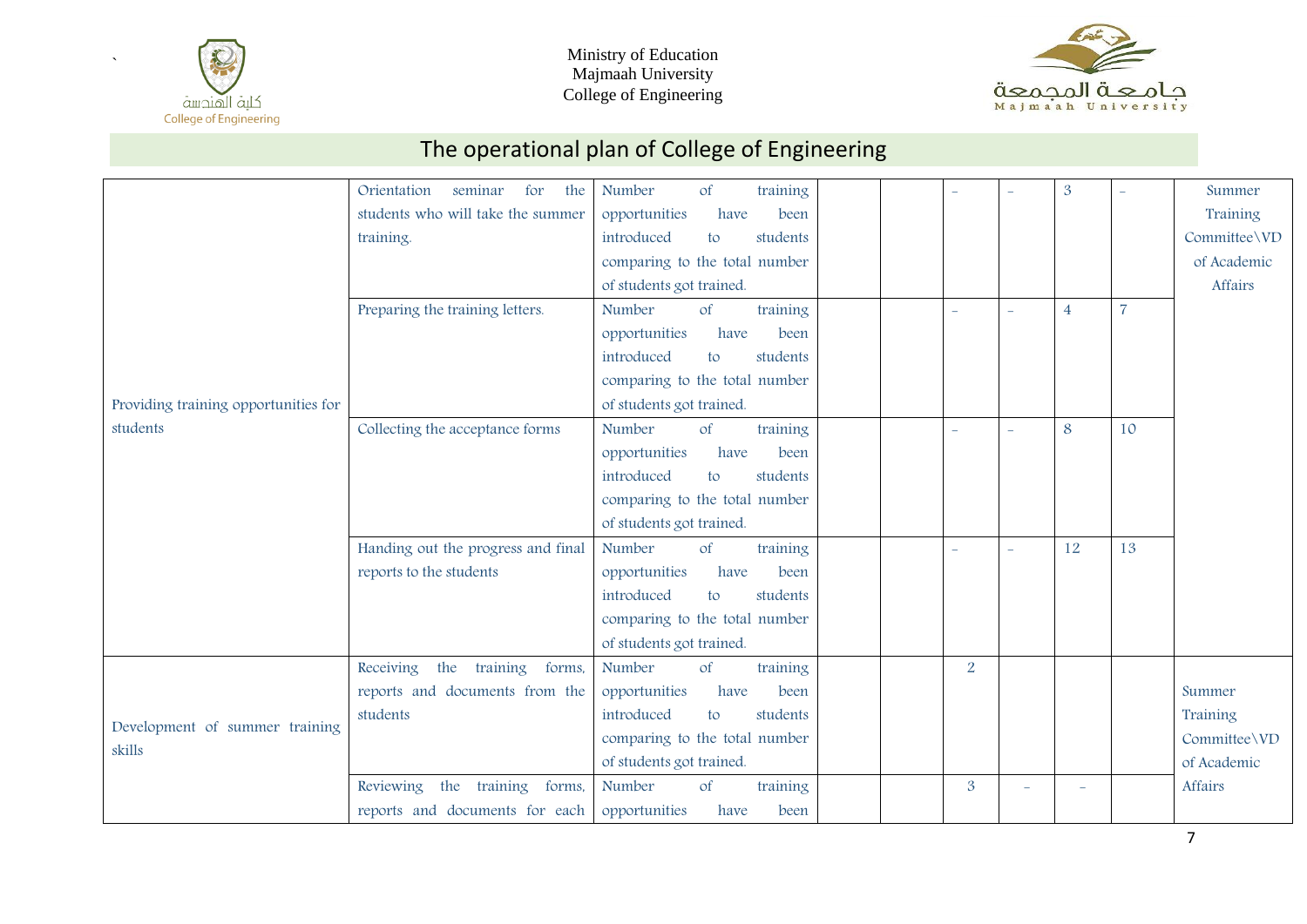



# The operational plan of College of Engineering

|                                  | student                            | introduced<br>students<br>to        |  |                |                |                |   |            |
|----------------------------------|------------------------------------|-------------------------------------|--|----------------|----------------|----------------|---|------------|
|                                  |                                    | comparing to the total number       |  |                |                |                |   |            |
|                                  |                                    | of students got trained.            |  |                |                |                |   |            |
|                                  | Completing<br>the<br>incomplete    | training<br>Number<br><sub>of</sub> |  | $\overline{4}$ | 4              |                |   |            |
|                                  | documents                          | opportunities<br>have<br>been       |  |                |                |                |   |            |
|                                  |                                    | introduced<br>students<br>to        |  |                |                |                |   |            |
|                                  |                                    | comparing to the total number       |  |                |                |                |   |            |
|                                  |                                    | of students got trained.            |  |                |                |                |   |            |
|                                  | Final presentation and<br>students | training<br>Number<br><sub>of</sub> |  | 5              | $\overline{5}$ |                |   |            |
|                                  | <i>'evaluation</i>                 | opportunities<br>have<br>been       |  |                |                |                |   |            |
|                                  |                                    | introduced<br>students<br>to        |  |                |                |                |   |            |
|                                  |                                    | comparing to the total number       |  |                |                |                |   |            |
|                                  |                                    | of students got trained.            |  |                |                |                |   |            |
|                                  | Create a community-based           | Percentage of graduate students     |  | 7              | 10             | $\overline{5}$ | 8 | Alumni     |
| Improving the work opportunities | partnership with the community to  | that received jobs to the overall   |  |                |                |                |   | Unit/VD of |
| in engineering education         | facilitate employment of graduate  | number of graduate students'.       |  |                |                |                |   | Academic   |
|                                  |                                    |                                     |  |                |                |                |   | Affairs    |

#### Sub-Goals (4): Improvement of academic advising system

| Initiative                                              | <b>Activity</b>                                                                                      |                                                      | <b>Actual</b> | <b>Target</b> | <b>Semester 1</b>          |                               | <b>Semester 2</b>          |                               | The entity                         |  |
|---------------------------------------------------------|------------------------------------------------------------------------------------------------------|------------------------------------------------------|---------------|---------------|----------------------------|-------------------------------|----------------------------|-------------------------------|------------------------------------|--|
|                                                         |                                                                                                      | <b>Performance Indicators</b>                        |               |               | <b>Week</b><br><b>From</b> | <b>Week</b><br>T <sub>0</sub> | <b>Week</b><br><b>From</b> | <b>Week</b><br>T <sub>0</sub> | responsible                        |  |
| Activating the role of Student<br>Counseling in College | Supervising and following up the Students<br>academic advising process in the Academic<br>first week | evaluation<br>for<br>professional<br>and<br>advising |               |               |                            |                               |                            |                               | Student's<br>Support<br>Unit/VD of |  |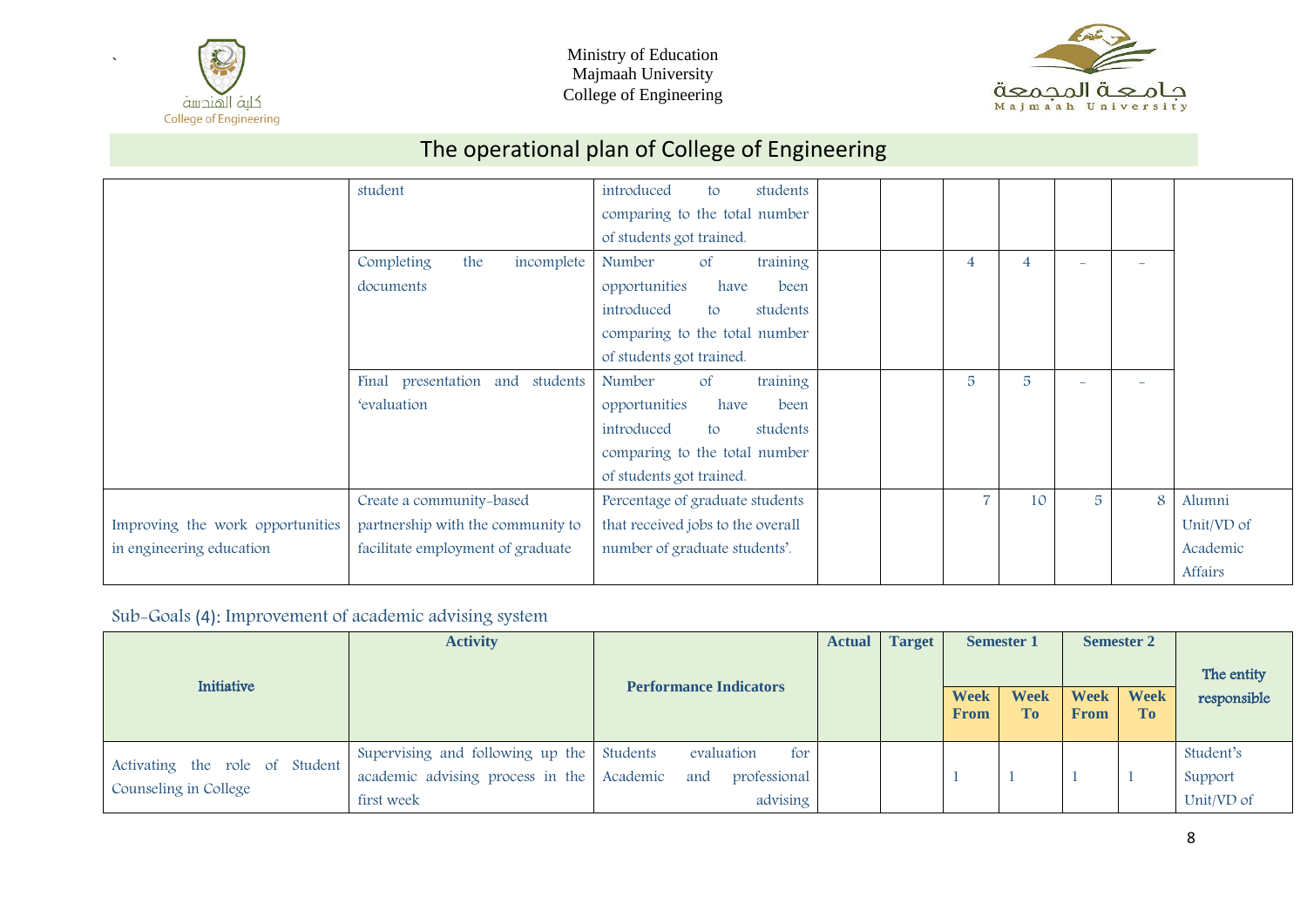



# The operational plan of College of Engineering

| Workshop on Academic Advising<br>"The importance of Academic<br>Advising"                                                                                                   | Students<br>Academic | evaluation<br>for<br>professional<br>and<br>advising | $\Omega$ | $\Omega$ | ∠ | Academic<br>Affairs |
|-----------------------------------------------------------------------------------------------------------------------------------------------------------------------------|----------------------|------------------------------------------------------|----------|----------|---|---------------------|
| Preparing advising brochures and<br>announcement s for students,<br>inform students about regulations<br>and guidelines and Proposing a<br>template and appealing procedure | Students<br>Academic | evaluation<br>for<br>and<br>professional<br>advising |          | 5        |   |                     |

#### Sub-Goals (5): Diversifying the sources of learning

|                                                                | <b>Activity</b>                                                |                                                                             |  | <b>Target</b><br><b>Actual</b> |                            | <b>Semester 1</b>        |                            |                          | <b>Semester 2</b>                                                                 | The entity |
|----------------------------------------------------------------|----------------------------------------------------------------|-----------------------------------------------------------------------------|--|--------------------------------|----------------------------|--------------------------|----------------------------|--------------------------|-----------------------------------------------------------------------------------|------------|
| <b>Initiative</b>                                              |                                                                | <b>Performance Indicators</b>                                               |  |                                | <b>Week</b><br><b>From</b> | <b>Week</b><br><b>To</b> | <b>Week</b><br><b>From</b> | <b>Week</b><br><b>To</b> | responsible                                                                       |            |
| Developing strategies and teaching<br>methods                  | Displaying Schedule of Quality<br>Review and Evaluation System | Satisfaction level of quality units'<br>performance in the college          |  |                                |                            | $\overline{2}$           |                            | $\overline{2}$           | Quality<br>Assurance<br>Unit/VD<br><sub>of</sub><br>Quality<br>and<br>Development |            |
| students'<br>Development<br><sub>of</sub><br>evaluation system | Monitoring the reports of Task<br>Completion of each Committee | Satisfaction rate of leaders and<br>faculty members about quality<br>system |  |                                | 13                         | 14                       | 13                         | 14                       | Assessment<br>and<br>Evaluation<br>Unit/VD<br><sub>of</sub><br>Quality<br>and     |            |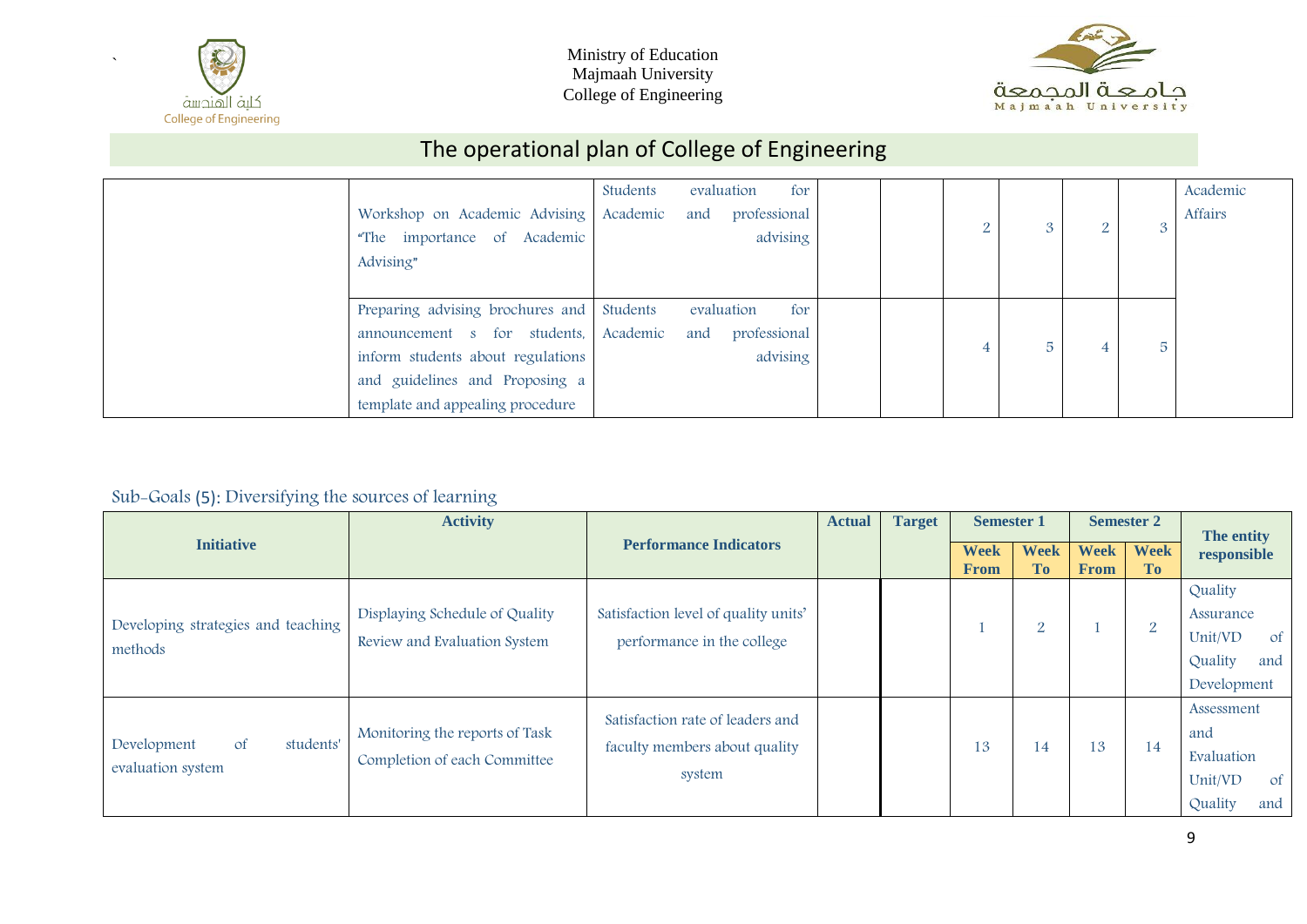



# The operational plan of College of Engineering

|                                                                                         |                                               |                                                                                          |  |    |    |    |    | Development                                                                                  |
|-----------------------------------------------------------------------------------------|-----------------------------------------------|------------------------------------------------------------------------------------------|--|----|----|----|----|----------------------------------------------------------------------------------------------|
|                                                                                         |                                               |                                                                                          |  |    |    |    |    |                                                                                              |
| Development of faculty members'<br>skills in the areas of measurement<br>and evaluation | Workshop on "The importance of<br>CLO Vs SLO" | Level of students' satisfaction<br>with teaching strategies, learning<br>.and assessment |  | 11 | 12 |    |    | Assessment<br>and<br>Evaluation<br>Unit/VD<br>$\circ$ f<br>Quality<br>and<br>Development     |
|                                                                                         | Workshop on "How to prepare a<br>good Exam"   | Level of students' satisfaction<br>with teaching strategies, learning<br>and assessment. |  |    |    | 10 | 11 | Assessment<br>and<br>Evaluation<br>Unit/VD<br><sub>of</sub><br>Quality<br>and<br>Development |

#### Sub-Goals (6): Moving up to students' activities and services levels

|                                    | <b>Activity</b>                                                  |                               | Actual | Target | Semester 1 |      |      | Semester 2 | The entity  |
|------------------------------------|------------------------------------------------------------------|-------------------------------|--------|--------|------------|------|------|------------|-------------|
| Initiative                         |                                                                  | <b>Performance Indicators</b> |        |        | Week       | Week | Week | Week       | responsible |
|                                    |                                                                  |                               |        |        | From       | To.  | From | <b>To</b>  |             |
| Providing quality support services |                                                                  | students<br>Percentage<br>Οf  |        |        |            |      |      |            | Students'   |
| for students                       | Scientific trip for college of participated in activities to the |                               |        |        |            |      |      |            | Affairs     |
|                                    | engineering students to Riyadh total number of student           |                               |        |        |            |      |      |            | Committee/V |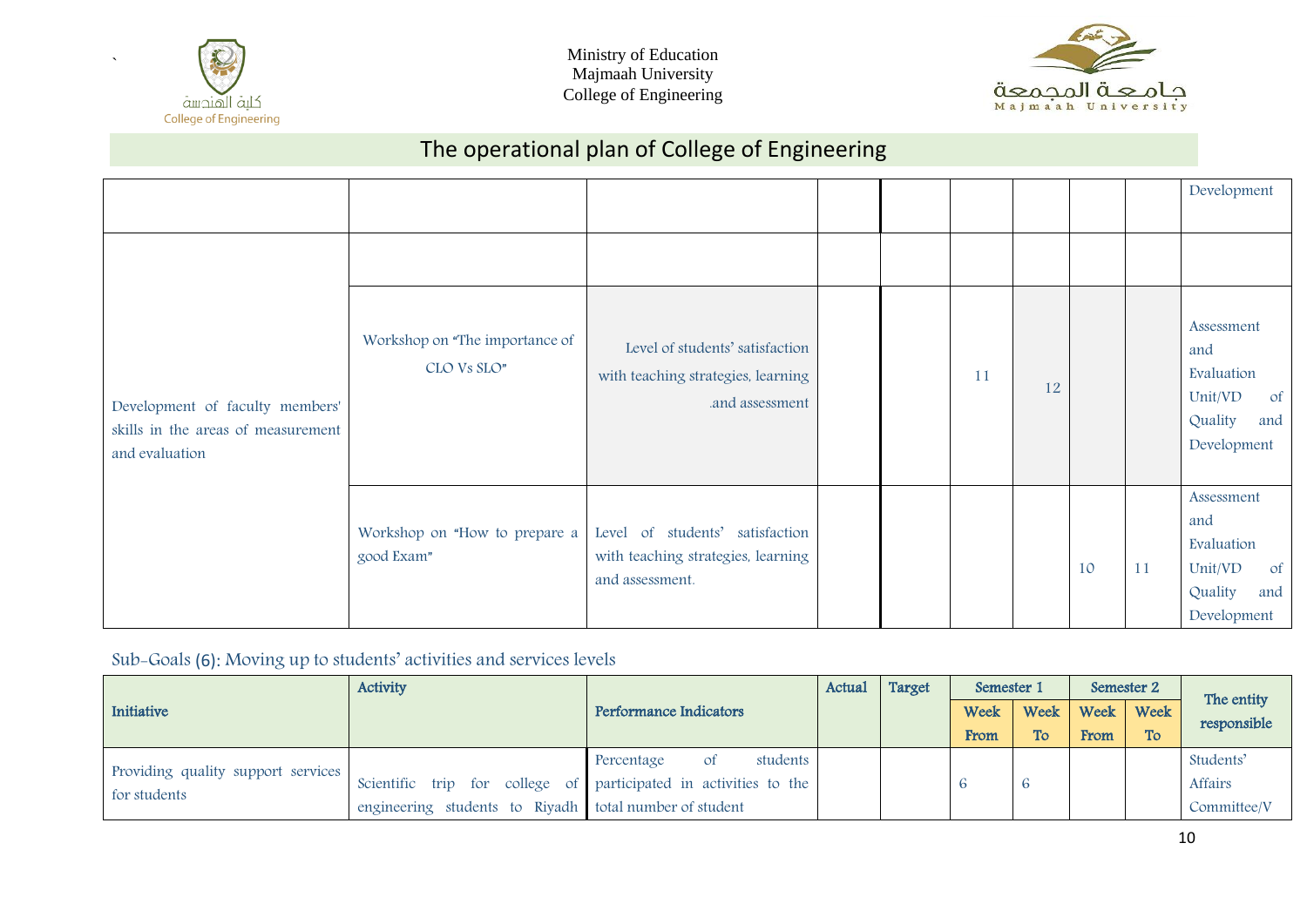





| metro station                                                                                                                                                                            |                                                                                                     |  |    |    |                |                | D of Academic<br>Affairs |
|------------------------------------------------------------------------------------------------------------------------------------------------------------------------------------------|-----------------------------------------------------------------------------------------------------|--|----|----|----------------|----------------|--------------------------|
| A lecture titled "The effect of<br>personal relations"                                                                                                                                   | Level of students' satisfaction<br>with services provided by College                                |  | 8  | 8  |                |                |                          |
| A scientific trip for civil and<br>environmental<br>engineering<br>department's students to Sudair<br>City for Industry and Businesses                                                   | Percentage<br>students<br>$\circ$ f<br>participated in activities to the<br>total number of student |  | 11 | 11 |                |                |                          |
| A scientific trip for civil and<br>environmental<br>engineering<br>department's students to the<br>asphalt manufacturing station at<br>Sudair City for Industry and<br><b>Businesses</b> | students<br>Percentage<br>$\circ$ f<br>participated in activities to the<br>total number of student |  | 13 | 13 |                |                |                          |
| A scientific trip for mechanical<br>industrial<br>engineering<br>and<br>department's students to water<br>treatment station in Majmaah                                                   | Percentage<br><b>of</b><br>students<br>participated in activities to the<br>total number of student |  | 13 | 13 |                |                |                          |
| scientific<br>trip<br>electrical<br>$\mathbf{A}$<br>engineering department's students<br>to electricity station in Jalajil                                                               | Percentage<br>of<br>students<br>participated in activities to the<br>total number of student        |  | 14 | 14 |                |                |                          |
| Students activities' sport day for<br>college of engineering students to<br>Alfaisaly club                                                                                               | students<br>Percentage<br>$\circ$ f<br>participated in activities to the<br>total number of student |  | 11 | 11 |                |                |                          |
| Scientific trips to SABIC in eastern<br>region and to ARAMCO in Al                                                                                                                       | Percentage<br>of<br>students<br>participated in activities to the                                   |  |    |    | $\mathfrak{B}$ | $\overline{4}$ |                          |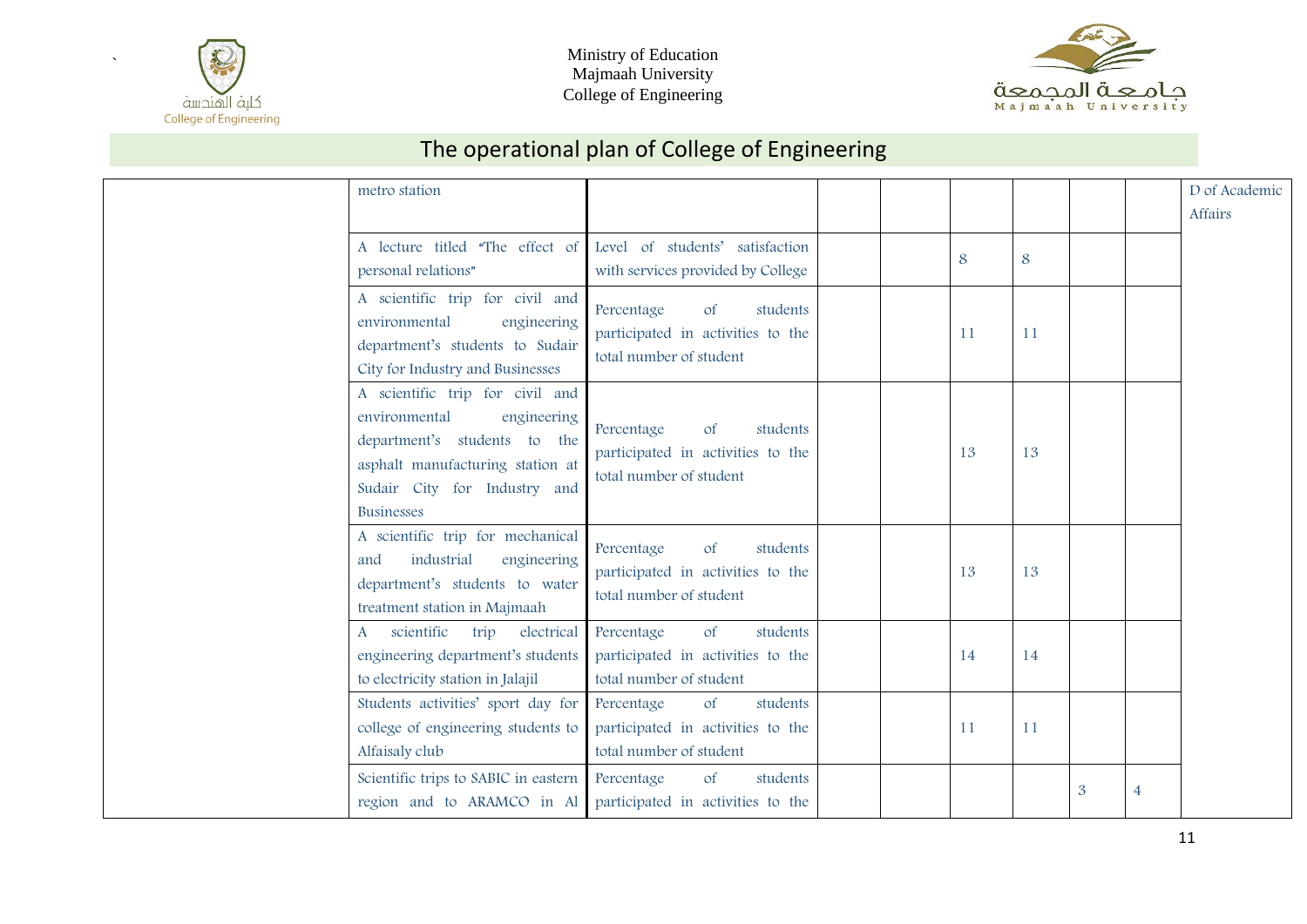



# The operational plan of College of Engineering

| Kharj                                                          | total number of student                                                                      |  |  |  |  |
|----------------------------------------------------------------|----------------------------------------------------------------------------------------------|--|--|--|--|
| Engineering's day and the 7th<br>student's research Exhibition | students<br>Percentage<br>0f<br>participated in activities to the<br>total number of student |  |  |  |  |

#### **Goal 2: Upgrading the skills and capabilities of academic and administrative staff.**

Sub-Goals (1): Attracting various personnel of faculty members and maintain

|                                     | <b>Activity</b> |                               | Actual | Target | <b>Semester 1</b>          |                          |                            | <b>Semester 2</b>        |               |
|-------------------------------------|-----------------|-------------------------------|--------|--------|----------------------------|--------------------------|----------------------------|--------------------------|---------------|
| Initiative                          |                 | <b>Performance Indicators</b> |        |        |                            |                          |                            |                          | The<br>entity |
|                                     |                 |                               |        |        | <b>Week</b><br><b>From</b> | <b>Week</b><br><b>To</b> | <b>Week</b><br><b>From</b> | <b>Week</b><br><b>To</b> | responsible   |
|                                     |                 |                               |        |        |                            |                          |                            |                          |               |
| Improving the<br>appropriate of     |                 |                               |        |        |                            |                          |                            |                          | College       |
| faculty member's disciplines with   |                 |                               |        |        |                            |                          |                            |                          | Deanship and  |
| courses and administrative work     |                 |                               |        |        |                            |                          |                            |                          | Vice-         |
|                                     |                 |                               |        |        |                            |                          |                            |                          | Deanships     |
| Improving the academic job rates of |                 |                               |        |        |                            |                          |                            |                          | College       |
| Saudi citizens                      |                 |                               |        |        |                            |                          |                            |                          | Deanship and  |
|                                     |                 |                               |        |        |                            |                          |                            |                          | Vice-         |
|                                     |                 |                               |        |        |                            |                          |                            |                          | Deanships     |

#### Sub-Goals (2): Improvement of the professional development system for faculty members

|            | <b>Activity</b> |                               | <b>Actual</b> | <b>Target</b> | <b>Semester</b> | <b>Semester 2</b> | The         | entity |
|------------|-----------------|-------------------------------|---------------|---------------|-----------------|-------------------|-------------|--------|
| Initiative |                 | <b>Performance Indicators</b> |               |               |                 |                   | responsible |        |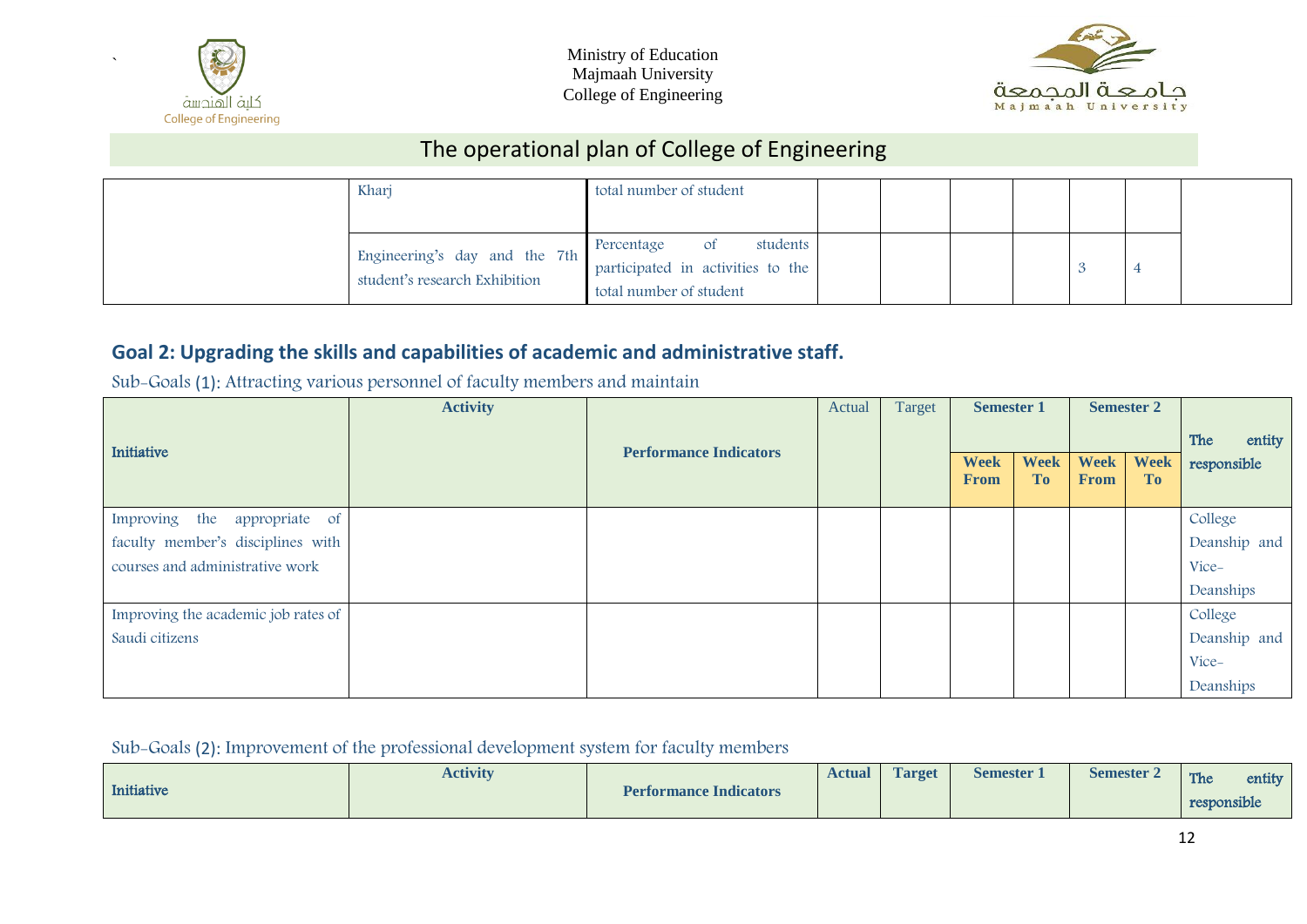



|                                                                       |                                                                                                                                   |                                                                                                               |  | <b>Week</b><br>From | <b>Week</b><br><b>To</b> | Week<br>From   | <b>Week</b><br><b>To</b> |                                                                  |
|-----------------------------------------------------------------------|-----------------------------------------------------------------------------------------------------------------------------------|---------------------------------------------------------------------------------------------------------------|--|---------------------|--------------------------|----------------|--------------------------|------------------------------------------------------------------|
| The sustainability of professional<br>development for faculty members | Workshop on "Preparing Course<br>Specifications and Course Reports"                                                               | Percentage of faculty members<br>participated in professional<br>development activities over the<br>past year |  | 10                  | 11                       |                |                          | Quality<br>Assurance<br>Unit/VD of<br>Quality and<br>Development |
|                                                                       | Workshop on "Better<br>understanding of CLO's and<br>$SLO's$ "                                                                    | Percentage of faculty members<br>participated in professional<br>development activities over the<br>past year |  |                     |                          | $\overline{7}$ | 8                        | Quality<br>Assurance<br>Unit/VD of<br>Quality and<br>Development |
|                                                                       | To Encourage Faculty by e-mail to<br>participate in the training courses<br>offered by the Deanship of Quality<br>and Development | Percentage of faculty members<br>participated in professional<br>development activities over the<br>past year |  | $\mathbf{1}$        | 10                       | $\mathbf{1}$   | 10                       | Training<br>Unit/VD of<br>Quality and<br>Development             |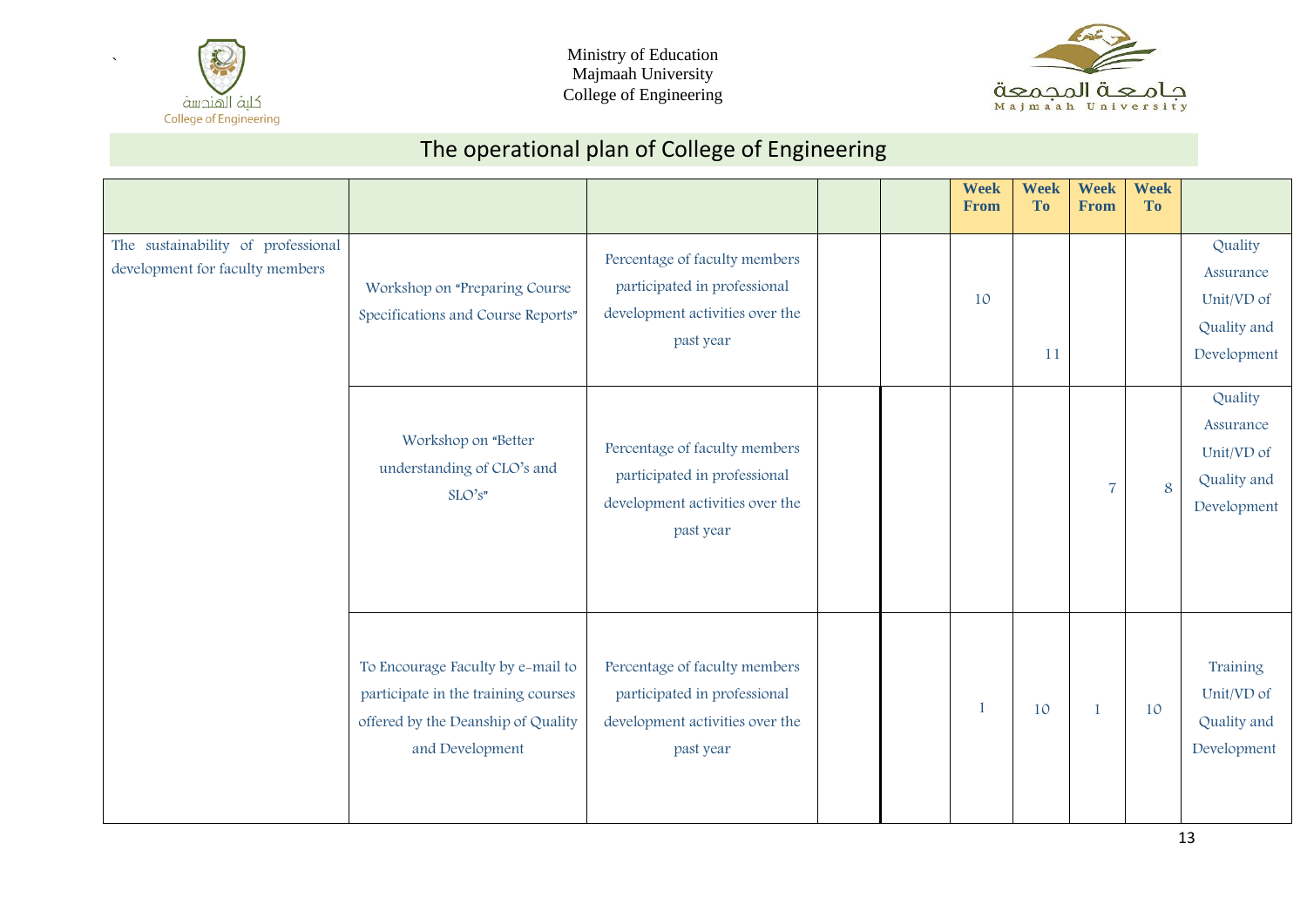



# The operational plan of College of Engineering

|                                                                                                  | Workshop by Training Unit/VD of<br>Quality and Development     | Percentage of faculty members<br>participated in professional<br>development activities over the<br>past year |  |                | 4 | $5\phantom{.}$ | Training<br>Unit/VD of<br>Quality and<br>Development                              |
|--------------------------------------------------------------------------------------------------|----------------------------------------------------------------|---------------------------------------------------------------------------------------------------------------|--|----------------|---|----------------|-----------------------------------------------------------------------------------|
| Reviewing and raising evaluation<br>and development plans of academic<br>programs at the college | Displaying Schedule of Quality<br>Review and Evaluation System | Satisfaction level of quality units'<br>performance in the college                                            |  | $\overline{2}$ |   | 2              | Quality<br>Assurance<br>Unit/VD<br><sub>of</sub><br>Quality<br>and<br>Development |

Sub-Goals (3): Improve the performance of employees and develop their skills

|                                                              | <b>Activity</b> | <b>Performance Indicators</b> | <b>Actual</b> | <b>Target</b> | <b>Semester 1</b>          |              |                       | <b>Semester 2</b> | entity<br>The       |
|--------------------------------------------------------------|-----------------|-------------------------------|---------------|---------------|----------------------------|--------------|-----------------------|-------------------|---------------------|
| Initiative                                                   |                 |                               |               |               | <b>Week</b><br><b>From</b> | Week  <br>To | Week  <br><b>From</b> | <b>Week</b><br>To | responsible         |
| The sustainable of professional<br>development for employees |                 |                               |               |               |                            |              |                       |                   | College<br>Deanship |

#### **Goal 3: - Development of institutional performance and management system**

Sub-Goals (1): Renewing the organizational structures of college units and completing its administrative construction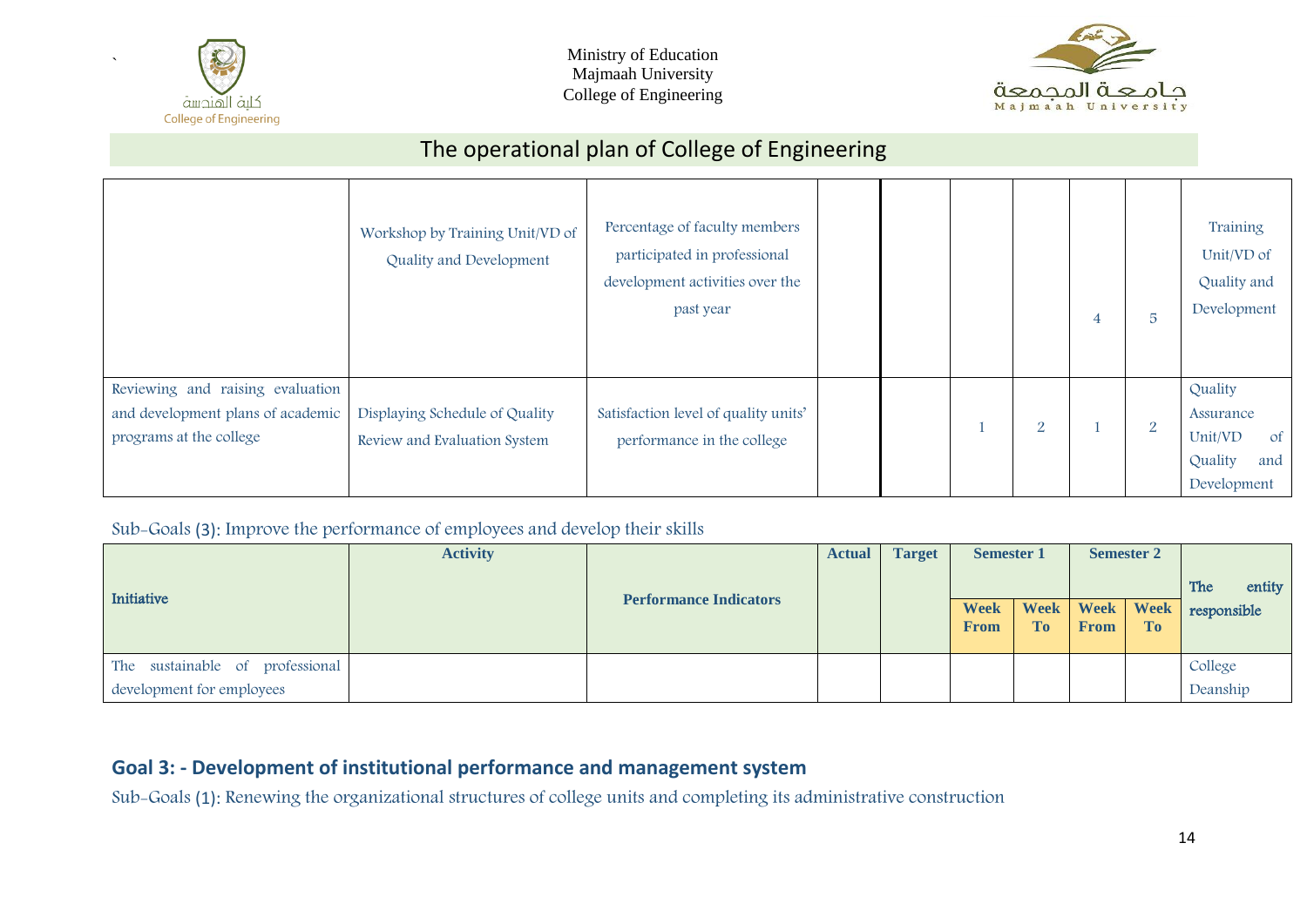



# The operational plan of College of Engineering

|                                   | <b>Activity</b> |                               |  | <b>Target</b><br><b>Actual</b> |                            | <b>Semester 1</b>        |             | <b>Semester 2</b>      |               |
|-----------------------------------|-----------------|-------------------------------|--|--------------------------------|----------------------------|--------------------------|-------------|------------------------|---------------|
| Initiative                        |                 |                               |  |                                |                            |                          |             |                        | entity<br>The |
|                                   |                 | <b>Performance Indicators</b> |  |                                | <b>Week</b><br><b>From</b> | <b>Week</b><br><b>To</b> | <b>From</b> | Week Week<br><b>To</b> | responsible   |
| Development of the Organizational |                 |                               |  |                                |                            |                          |             |                        | College       |
| Restructuring                     |                 |                               |  |                                |                            |                          |             |                        | Deanship and  |
|                                   |                 |                               |  |                                |                            |                          |             |                        | Vice-         |
|                                   |                 |                               |  |                                |                            |                          |             |                        | Deanships     |

#### **Goal 5: - Meet the quality requirements and preparing for institutional and program accreditations**

Sub-Goals (1): Development of quality Assurance system in accordance with a Systematic Model

|                                                          | <b>Activity</b>                                                |                                                                                                                                 | <b>Actual</b> | <b>Target</b> | <b>Semester 1</b>          |                          |                            | <b>Semester 2</b> | The<br>entity                                                                                                |
|----------------------------------------------------------|----------------------------------------------------------------|---------------------------------------------------------------------------------------------------------------------------------|---------------|---------------|----------------------------|--------------------------|----------------------------|-------------------|--------------------------------------------------------------------------------------------------------------|
| Initiative                                               |                                                                | <b>Performance Indicators</b>                                                                                                   |               |               | <b>Week</b><br><b>From</b> | <b>Week</b><br><b>To</b> | <b>Week</b><br><b>From</b> | <b>Week</b><br>To | responsible                                                                                                  |
| Activation of committees of quality<br>academic programs | Monitoring the reports of Task<br>Completion of each Committee | Satisfaction rate of leaders and<br>faculty members about quality<br>system                                                     |               |               | 13                         | 14                       | 13                         | 14                | Quality<br>Assurance<br>Unit/VD<br>0f<br>Quality<br>and<br>development                                       |
| Activating authentication system                         | Continue establishing, rearranging<br>equipping, DAU center    | The effectiveness of Archiving<br>center in saving documents and<br>evidence and the way of their<br>documenting and organizing | 50%           | 100%          | 4                          | 14                       |                            |                   | Documentati<br>and<br><sub>on</sub><br>Archiving<br>Unit/VD<br><sub>of</sub><br>Quality<br>and<br>Developmen |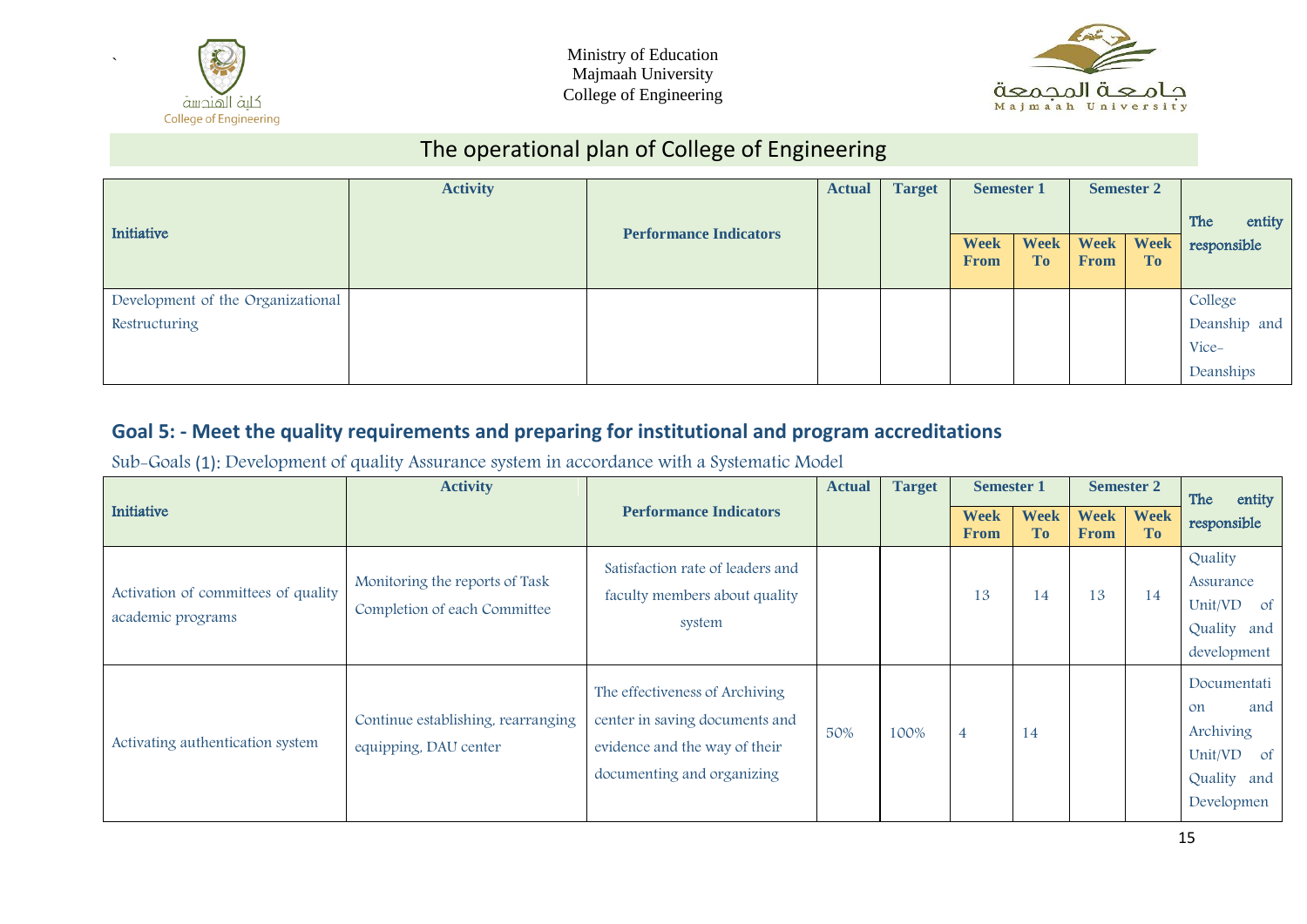



# The operational plan of College of Engineering

|            | <b>Activity</b>                                                                                 |                                                                                                                                 | <b>Actual</b> | <b>Target</b> | <b>Semester 1</b>          |                          |                            | <b>Semester 2</b>        | The<br>entity |
|------------|-------------------------------------------------------------------------------------------------|---------------------------------------------------------------------------------------------------------------------------------|---------------|---------------|----------------------------|--------------------------|----------------------------|--------------------------|---------------|
| Initiative |                                                                                                 | <b>Performance Indicators</b>                                                                                                   |               |               | <b>Week</b><br><b>From</b> | <b>Week</b><br><b>To</b> | <b>Week</b><br><b>From</b> | <b>Week</b><br><b>To</b> | responsible   |
|            | Documents, forms, regulations,<br>quality files and data collecting,<br>indexing, and archiving | The effectiveness of Archiving<br>center in saving documents and<br>evidence and the way of their<br>documenting and organizing | 30%           | 85%           | $\overline{4}$             | 15                       |                            | 15                       | t Affairs     |

#### Sub-Goals (2): Preparing educational programs for accreditation

|                                                                                   | Activity                                                        |                                                                        | <b>Actual</b> | <b>Target</b> | <b>Semester 1</b>          |                          |                            | <b>Semester 2</b>        | The<br>entity                                                                     |
|-----------------------------------------------------------------------------------|-----------------------------------------------------------------|------------------------------------------------------------------------|---------------|---------------|----------------------------|--------------------------|----------------------------|--------------------------|-----------------------------------------------------------------------------------|
| Initiative                                                                        |                                                                 | <b>Performance Indicators</b>                                          |               |               | <b>Week</b><br><b>From</b> | <b>Week</b><br><b>To</b> | <b>Week</b><br><b>From</b> | <b>Week</b><br><b>To</b> | responsible                                                                       |
| Periodic evaluation of academic<br>programs of the college                        | Periodic Internal Review of Quality<br>work of all the Programs | Number of academic programs<br>that accredited by ABET                 |               |               | 3                          |                          | 3                          |                          | Quality<br>Assurance<br>Unit/VD<br><sub>of</sub><br>Quality<br>and<br>Development |
| Quality Assurance of the reports<br>and specifications of programs and<br>courses | Periodical review of the reports<br>and specifications          | Percentage of courses that<br>evaluated by students during the<br>year |               |               | 3                          |                          | 3                          | 4                        | Quality<br>Assurance<br>Unit/VD<br><sub>of</sub><br>Quality<br>and<br>Development |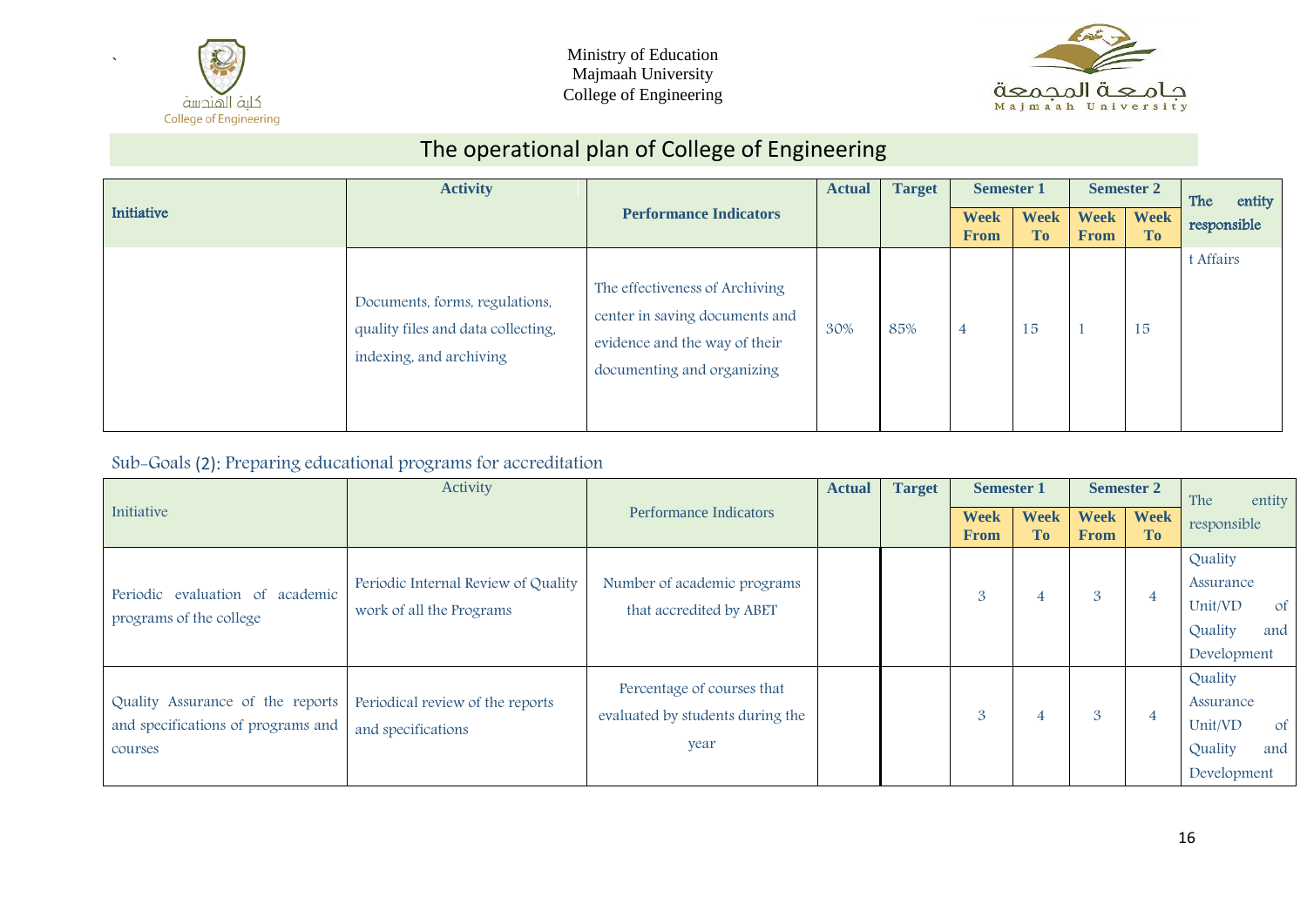



| Assurance of learning<br>Quality<br>outcomes for academic programs                   | Examine the Programs' and<br>courses Reports on SLOs and CLOs<br>based on Direct and Indirect<br>assessments | Number of academic programs<br>that accredited by ABET                                                           |                |   | $\overline{2}$ | $\mathfrak{B}$                   | $\overline{2}$      | $\mathfrak{B}$ | Quality<br>Assurance<br>Unit/VD<br><sub>of</sub><br>Quality<br>and<br>development |
|--------------------------------------------------------------------------------------|--------------------------------------------------------------------------------------------------------------|------------------------------------------------------------------------------------------------------------------|----------------|---|----------------|----------------------------------|---------------------|----------------|-----------------------------------------------------------------------------------|
| independent<br>Activation<br>the<br><sub>of</sub><br>evaluation of academic programs | Writing<br>for<br>a<br>proposal<br>independent<br>evaluation<br><sub>of</sub><br>Engineering programs        | Number of academic programs<br>that accredited by ABET                                                           | $\Omega$       | 3 |                |                                  | $\overline{2}$      | $\overline{4}$ | Academic<br>Accreditation<br>Unit/VD<br><sub>of</sub><br>Quality<br>and           |
|                                                                                      | Evaluate all engineering programs<br>independently                                                           | Number of academic programs<br>that accredited by ABET                                                           | $\Omega$       | 3 |                |                                  | 12                  | 14             | Development                                                                       |
| Activation of the advisory boards of<br>all educational programs                     | Providing<br>the<br>quality<br>vice-<br>deanship with minutes of meeting                                     | advisory<br><b>of</b><br>Percentage<br>boards<br>activation<br>for<br>academic programs                          | $\overline{3}$ | 3 | 14             | 15                               | 14                  | 15             | Scientific<br>Programs                                                            |
| Indicators<br>Performance<br>measurement and benchmarking<br>for Academic Programs   | KPIs and benchmarking                                                                                        |                                                                                                                  |                |   |                |                                  | 10                  | 12             | Training<br>Unit/VD<br>of<br>Quality<br>and<br>Development                        |
| Quality assurance of courses File                                                    | Check consistencies with approved<br>course portfolio<br><b>Internal Review</b>                              | Number of academic programs<br>that accredited by ABET<br>Number of academic programs<br>that accredited by ABET |                |   | 3              | $\overline{2}$<br>$\overline{4}$ | L<br>$\mathfrak{B}$ | $\overline{4}$ | Quality<br>Assurance<br>Unit/VD<br><sub>of</sub><br>Quality<br>and                |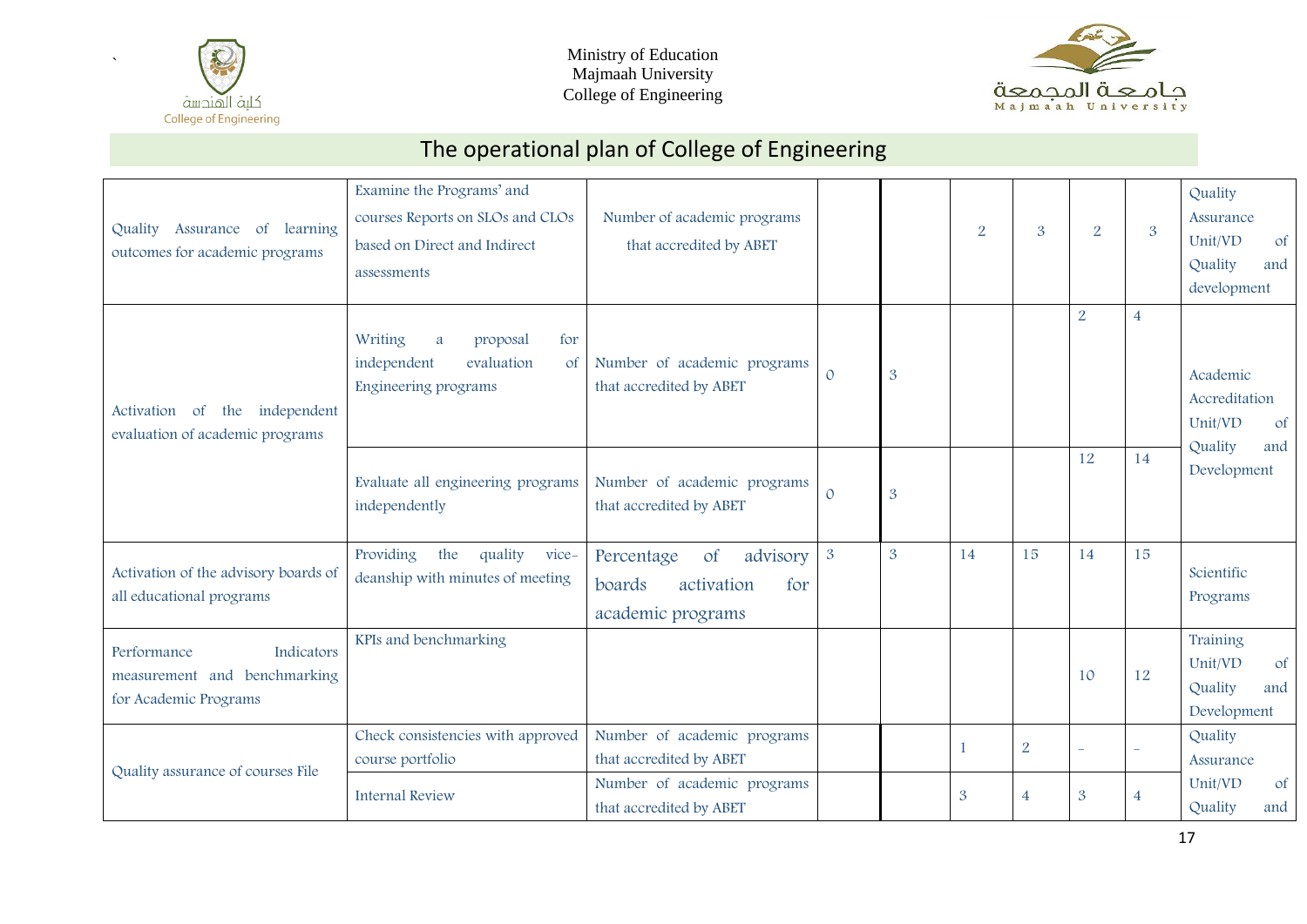



# The operational plan of College of Engineering

|                          |                                                                                                           |                                                          |         |   |                |   |    |    | development                                             |
|--------------------------|-----------------------------------------------------------------------------------------------------------|----------------------------------------------------------|---------|---|----------------|---|----|----|---------------------------------------------------------|
| To be accredited by ABET | for<br>Preparing<br>Programs<br>accreditation (Writing PSSRs)                                             | - Number of academic programs<br>that accredited by ABET |         | 3 | $\mathcal{O}$  | 8 |    |    |                                                         |
|                          | Submitting the PSSRs to the quality<br>vice deanship                                                      | - Number of academic programs<br>that accredited by ABET |         | 3 |                | 8 |    |    |                                                         |
|                          | Registration for ABET accreditation                                                                       | - Number of academic programs<br>that accredited by ABET |         | 3 | $\overline{7}$ | 8 |    |    | Academic                                                |
|                          | Reviewing<br><b>PSSRs</b><br>$\mathbf{b}$<br>internal,<br>national<br>international<br>and<br>reviewers.  | - Number of academic programs<br>that accredited by ABET |         | 3 | 8              | 9 |    |    | Accreditation<br>Unit/VD<br>$\circ$ f<br>Quality<br>and |
|                          | Submitting PSSRs for Accreditation                                                                        | - Number of academic programs<br>that accredited by ABET |         | 3 | 8              | 9 |    |    | Development                                             |
|                          | final<br>Preparing<br>SSRs<br>be<br>to<br>submitted<br><b>ABERT</b><br>before<br>to<br>$1\overline{2016}$ | - Number of academic programs<br>that accredited by ABET | $\circ$ | 3 |                |   | 14 | 15 |                                                         |
|                          | Submitting PSSRs for Accreditation                                                                        | - Number of academic programs<br>that accredited by ABET |         | 3 |                |   | 15 | 16 |                                                         |

#### Sub-Goals (3): Distribution of quality institutional education for University members

|                                                                 | <b>Activity</b>                                                     |                               | <b>Actual</b> | <b>Target</b> | <b>Semester 1</b>          |                          |                            | <b>Semester 2</b>             | entity<br>The  |
|-----------------------------------------------------------------|---------------------------------------------------------------------|-------------------------------|---------------|---------------|----------------------------|--------------------------|----------------------------|-------------------------------|----------------|
| <b>Initiative</b>                                               |                                                                     | <b>Performance Indicators</b> |               |               | <b>Week</b><br><b>From</b> | <b>Week</b><br><b>To</b> | <b>Week</b><br><b>From</b> | <b>Week</b><br>T <sub>0</sub> | responsible    |
|                                                                 | Preparation and implementation of Preparing a list of the available | Percentage of faculty members |               |               |                            |                          |                            |                               | Training       |
|                                                                 | training programs, workshops and training courses and workshops in  | that trained in quality areas |               |               |                            |                          |                            |                               | Unit/VD of     |
| seminars in the field of quality and $\parallel$ the University |                                                                     |                               |               |               |                            |                          |                            |                               | and<br>Quality |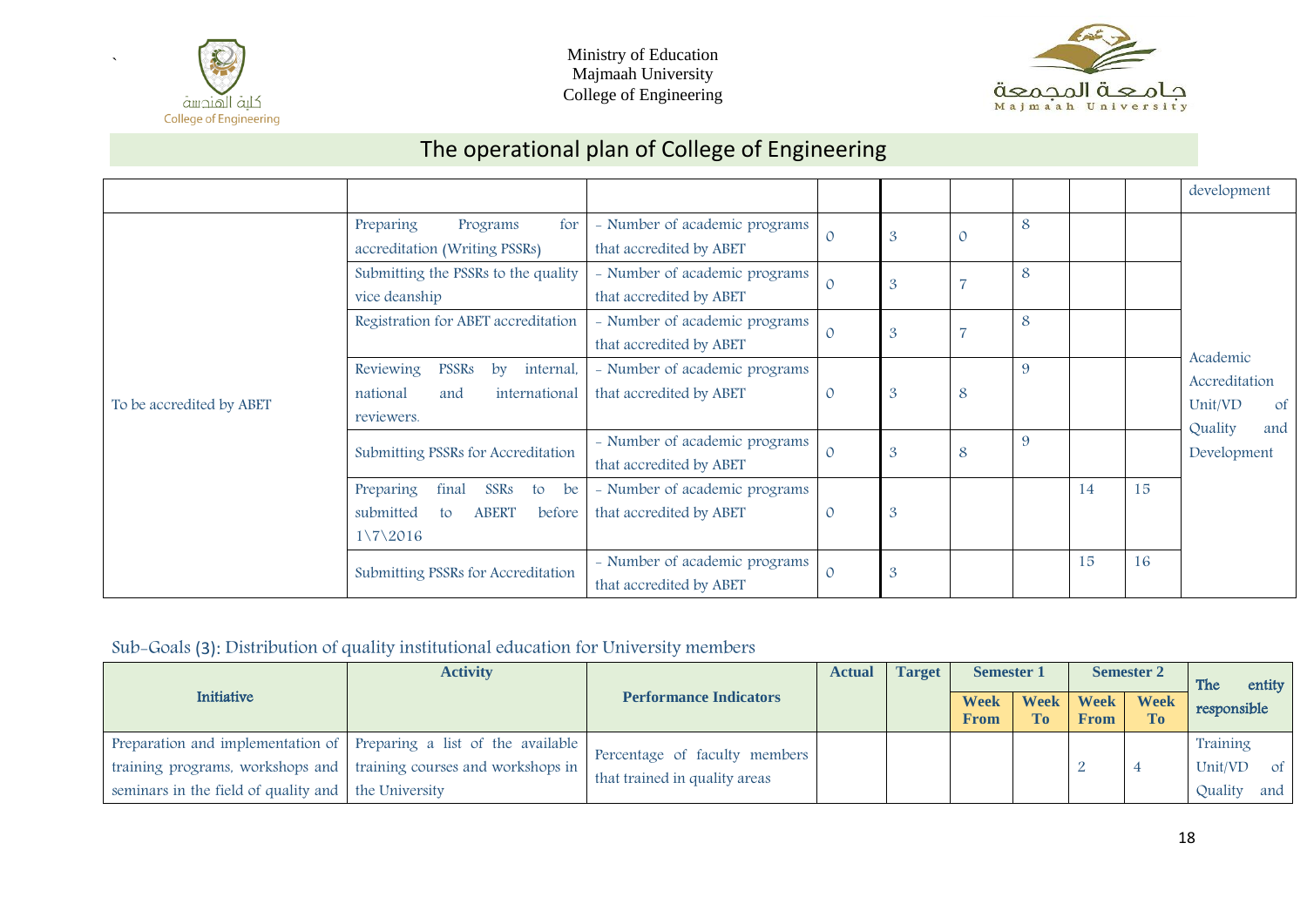



# The operational plan of College of Engineering

| academic accreditation         |                                                                                                      |                                                                                                 |  |    |    |                |   | Development                                                                            |
|--------------------------------|------------------------------------------------------------------------------------------------------|-------------------------------------------------------------------------------------------------|--|----|----|----------------|---|----------------------------------------------------------------------------------------|
|                                | Workshop on "Preparing ABET<br>PSSR for Accreditation"                                               | Percentage of faculty members<br>that trained in quality areas                                  |  | 13 | 14 |                |   | Academic<br>Accreditation<br>Unit/VD<br><sub>of</sub><br>Quality<br>and<br>Development |
|                                | Presentation on "The preparations<br>to be made for the on-site visit of<br>ABET Accreditation team" | Percentage of faculty members<br>that trained in quality areas                                  |  |    |    | $\overline{5}$ | 6 | Academic<br>Accreditation<br>Unit/VD of<br>Quality<br>and<br>Development               |
| Preparation for the University | Studying the director excellence<br>award requirements                                               | Rate of faculty members that<br>participated in quality events and<br>activities in the college |  |    | 8  |                |   | VD of Quality                                                                          |
| Director Excellence Award      | committee<br>Forming<br>for<br>a<br>nomination                                                       | Rate of faculty members that<br>participated in quality events and<br>activities in the college |  | 11 | 12 |                |   | and<br>Development                                                                     |

#### **Goal 6: Upgrading the quality value of scientific research and innovation regarding development priorities.**

Sub-Goals (1): Improvement quality and quantity of scientific research

| Initiative<br><b>Performance Indicators</b> | <b>Activity</b> | <b>Actual</b> | <b>Target</b><br>Semester | <b>Semester 2</b><br>The entity<br>responsible |
|---------------------------------------------|-----------------|---------------|---------------------------|------------------------------------------------|
|---------------------------------------------|-----------------|---------------|---------------------------|------------------------------------------------|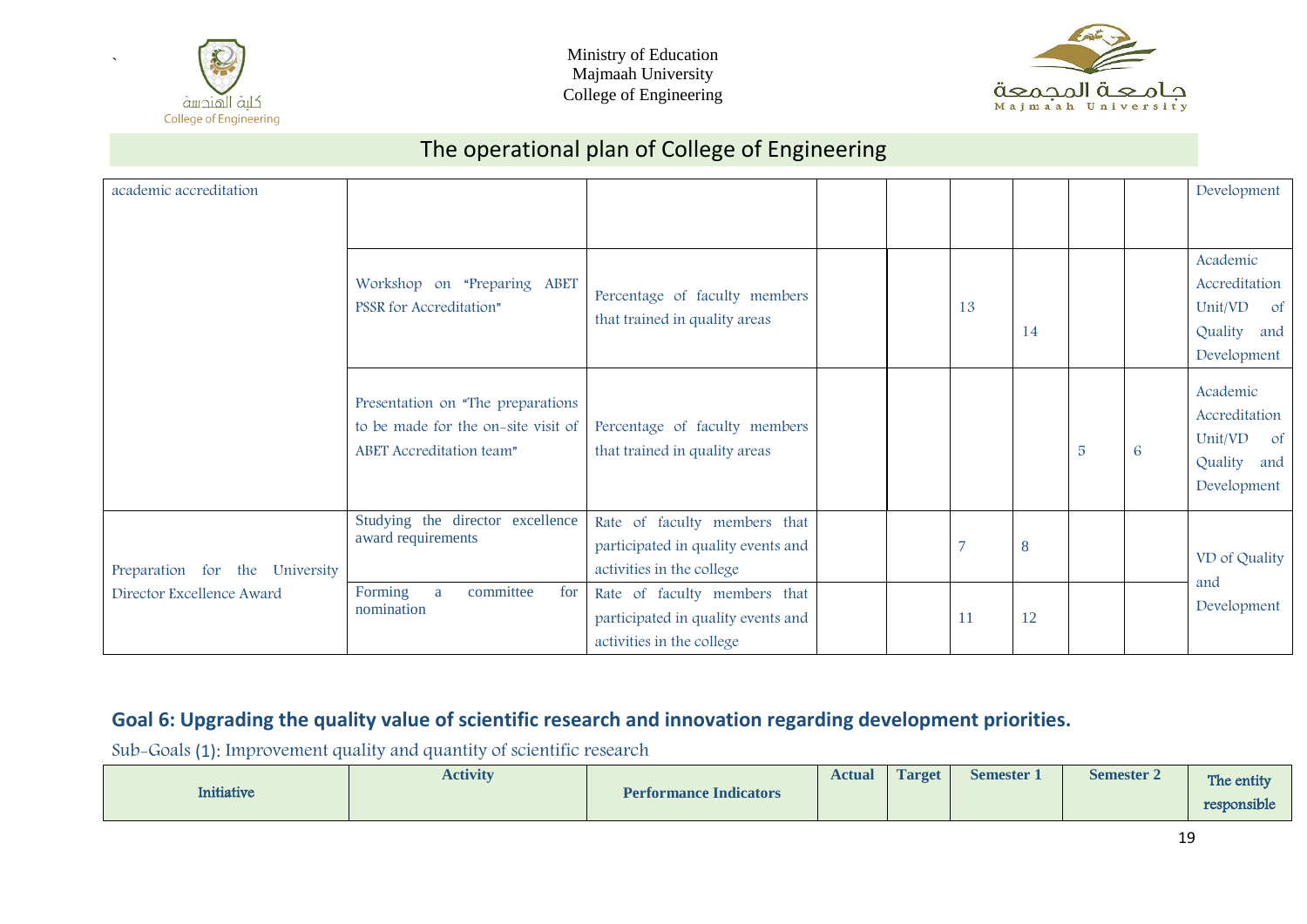



# The operational plan of College of Engineering

|                                                                                                   |                                                                                          |                                                                                                                                                           |  | <b>Week</b><br><b>From</b> | <b>Week</b><br>T <sub>0</sub> | <b>Week</b><br><b>From</b> | <b>Week</b><br><b>To</b> |                                           |
|---------------------------------------------------------------------------------------------------|------------------------------------------------------------------------------------------|-----------------------------------------------------------------------------------------------------------------------------------------------------------|--|----------------------------|-------------------------------|----------------------------|--------------------------|-------------------------------------------|
|                                                                                                   | Identifying publications related to                                                      |                                                                                                                                                           |  |                            |                               |                            |                          |                                           |
| Focusing on applied research in the<br>fields of engineering                                      | applied research during the past 5<br>years                                              | Average of reviewed papers<br>published in Scientific and<br>technological fields                                                                         |  |                            | 17                            |                            | 17                       | <b>VD</b><br>of<br>Scientific<br>Research |
|                                                                                                   | Encouraging the faculty to focus<br>on applied research                                  | Average of reviewed papers<br>published in Scientific and<br>technological fields                                                                         |  |                            | 17                            |                            | 17                       |                                           |
| Development of a program to<br>improve the scientific productivity                                | Developing research units in each<br>department                                          | Number<br>$\circ$ f<br>publications<br>in<br>reviewed scientific journals in<br>the past year to the overall<br>number of full-time<br>faculty<br>members |  |                            | 17                            |                            | 17                       | VD of<br>Scientific<br>Research           |
| submit<br>members<br>Faculty<br>to<br>proposal in funded research, locally<br>and internationally | Preparing a booklist about the<br>main national<br>and<br>international<br>research fund | Percentage full-time faculty<br>members that published at<br>least one paper in the past<br>year.                                                         |  |                            | 17                            | 1                          | 17                       | VD of<br>Scientific<br>research           |

#### Sub-Goals (2): Discovering and nurturing talented and support innovation and patents

|            | <b>Activity</b> |                               | <b>Actual</b> | <b>Target</b> | <b>Semester</b> | <b>Semester 2</b> | The entity  |
|------------|-----------------|-------------------------------|---------------|---------------|-----------------|-------------------|-------------|
| Initiative |                 | <b>Performance Indicators</b> |               |               |                 |                   | responsible |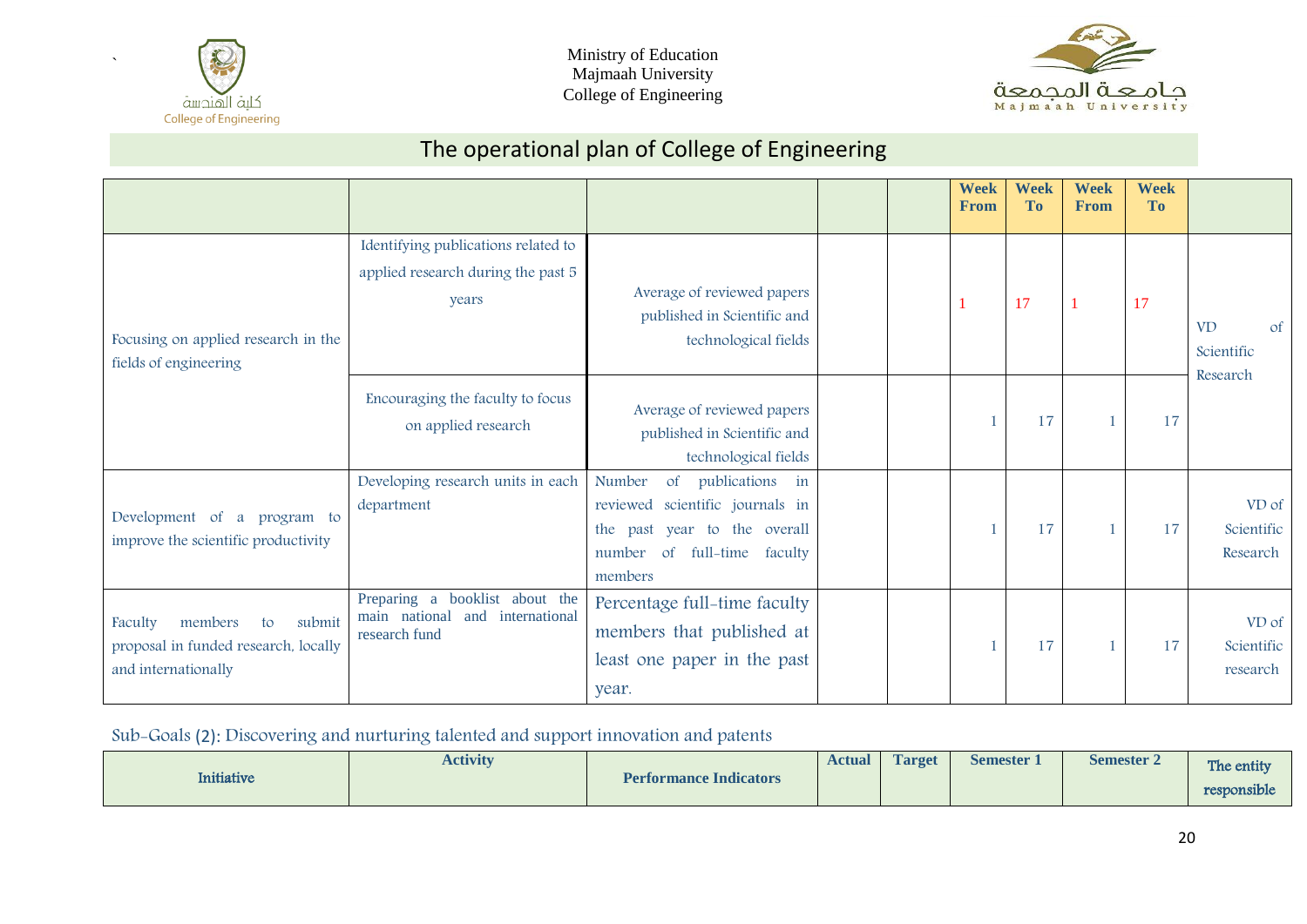



# The operational plan of College of Engineering

|                                                                                                |                                                                                             |                                                             |  | <b>Week</b><br><b>From</b> | <b>Week</b><br>T <sub>0</sub> | <b>Week</b><br><b>From</b> | <b>Week</b><br><b>From</b> |                                               |
|------------------------------------------------------------------------------------------------|---------------------------------------------------------------------------------------------|-------------------------------------------------------------|--|----------------------------|-------------------------------|----------------------------|----------------------------|-----------------------------------------------|
| Developing the awareness of                                                                    | Providing guidance and<br>support for innovative<br>patent submission                       | 3Number of innovations<br>registered by faculty<br>members. |  |                            | 17                            | $\mathbf{1}$               | 17                         | VD of<br>Scientific<br>research               |
| students and faculty members<br>to intellectual property rights<br>and registration procedures | Identification of potential<br>innovative research works<br>for submission of patents       | Patents Rate                                                |  |                            | 17                            | $\mathbf 1$                | 17                         | Students'<br>Support<br>Unit/VD<br>$\circ$ f  |
|                                                                                                | Faculty members motivate<br>the students to perform<br>innovative senior design<br>projects | Patents Rate                                                |  |                            | 17                            | $\mathbf{1}$               | 17                         | Academi<br>c Affairs                          |
| Annual exhibition of scientific<br>research and engineering day                                | Forming a special committee to<br>organize<br>the<br>and<br>prepare<br>exhibition           | Number of students' research                                |  | 11                         | 12                            |                            |                            | College<br>Deanship<br>and Vice-<br>Deanships |

#### Sub-Goals (3): Directing the scientific research by development priorities and environmental researchers

|            | <b>Activity</b> |                               | <b>Actual</b> | <b>Target</b> | Semester 1          |    |                        | <b>Semester 2</b> |             |
|------------|-----------------|-------------------------------|---------------|---------------|---------------------|----|------------------------|-------------------|-------------|
| Initiative |                 |                               |               |               |                     |    |                        |                   | The entity  |
|            |                 | <b>Performance Indicators</b> |               |               | <b>Week</b><br>From | To | Week Week Week<br>From | <b>To</b>         | responsible |
|            |                 |                               |               |               |                     |    |                        |                   |             |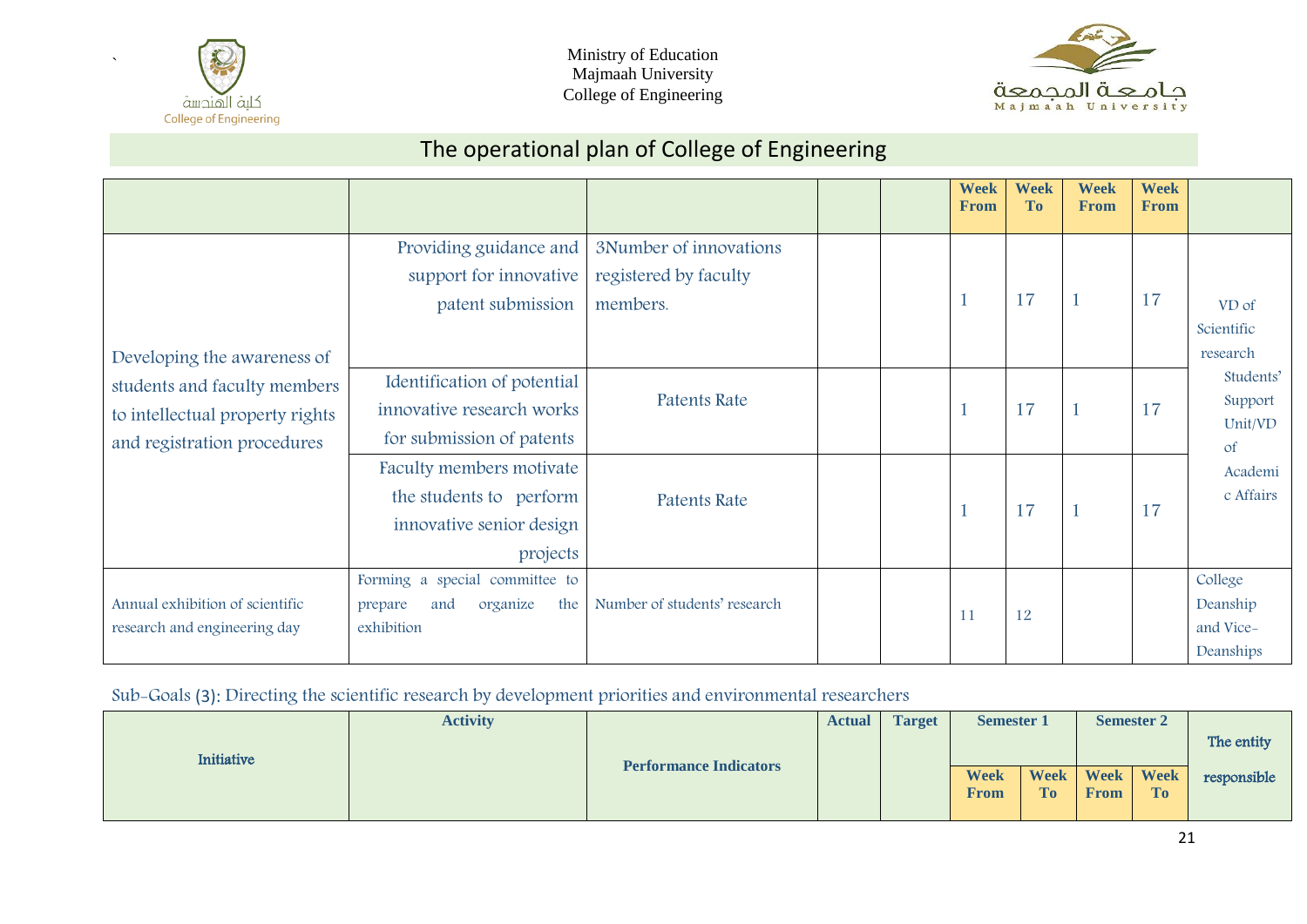



| Support and motivate Multi-<br>disciplinary research projects  | faculty<br>encouraging<br>members to participate in<br>Multi-disciplinary research<br>projects                                               | The<br>number<br>$\circ$ f<br>joint<br>research<br>projects<br>with<br>community organizations |           | 17 | $\mathbf{1}$ | 17 | $\circ$ f<br><b>VD</b><br>Scientific<br>research |
|----------------------------------------------------------------|----------------------------------------------------------------------------------------------------------------------------------------------|------------------------------------------------------------------------------------------------|-----------|----|--------------|----|--------------------------------------------------|
| the<br>Direct<br>support<br>towards<br>development of research | Making recommendations to focus<br>on environmental-oriented research                                                                        | Percentage of environment<br>articles to the total number<br>of annual articles                |           | 17 | $\mathbf{1}$ | 17 | <b>VD</b><br>of<br>Scientific<br>research        |
| Organizing a scientific conference                             | Preparing the call for papers. title,<br>scopes, organizing and scientific<br>committees, date and place<br>Collecting and reviewing process | Number of research participated<br>scientific<br>Rate<br>of<br>accepted                        | 11        | 12 |              |    | Conferenc<br>e Scientific<br>Organizin           |
|                                                                |                                                                                                                                              | research                                                                                       |           |    | 14           | 15 | $\mathcal{S}$                                    |
|                                                                | Preparing the onsite conference                                                                                                              | scientific<br>of<br>Rate<br>accepted<br>research                                               | 2017\2018 |    |              |    | Committee                                        |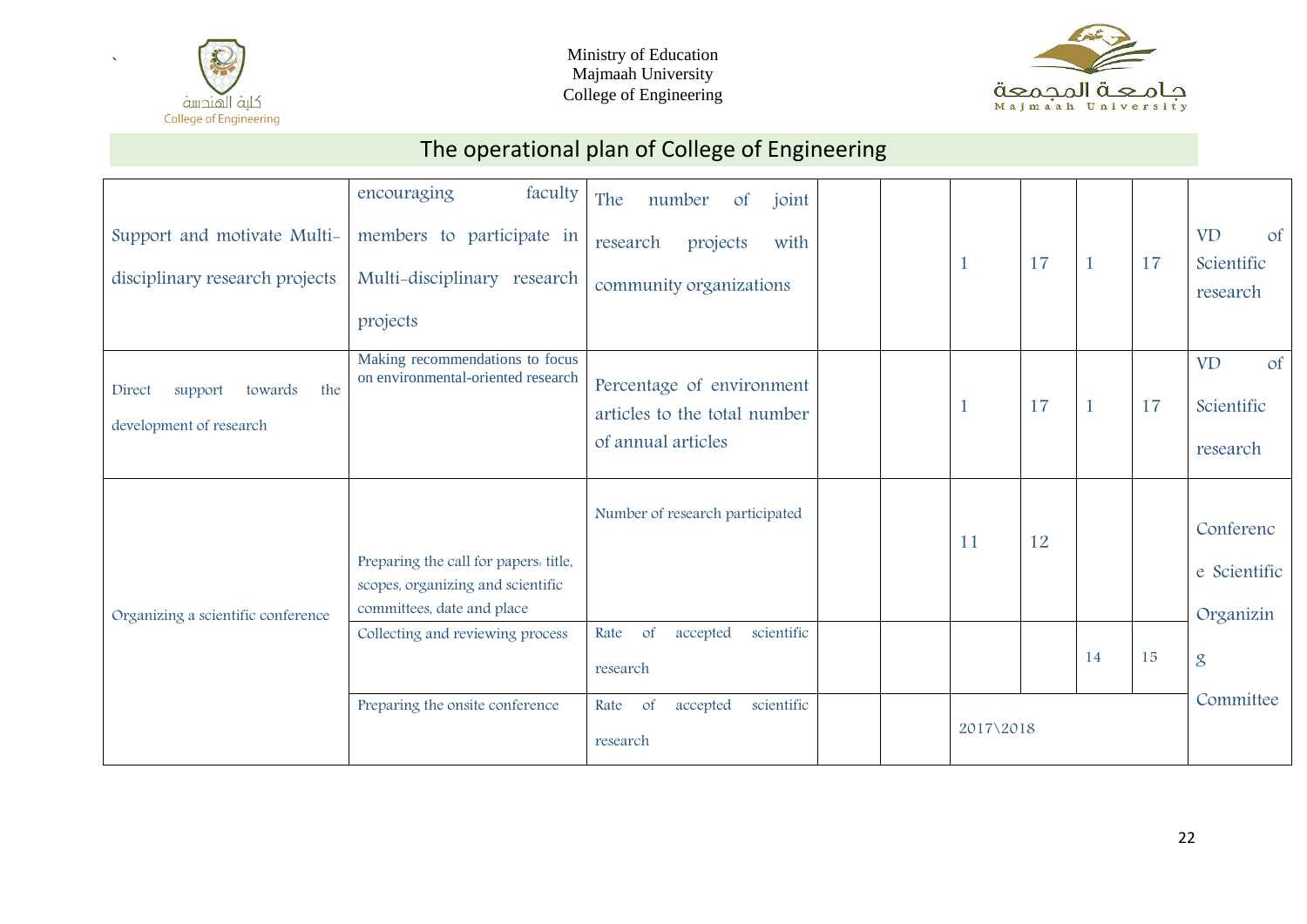

Ministry of Education Majmaah University College of Engineering



# The operational plan of College of Engineering

Sub-Goals (4): Reviewing of the scientific research and publication and enhancing its ethics

|                                              | <b>Activity</b>                       |                                    | <b>Actual</b> | <b>Target</b> | <b>Semester 1</b>          |                          |                            |                               |             |               |  |  |  |  |  |  |  |  |  |  |  |  |  |  |  |  |  |  |  |  |  |  |  |  |  |  |  |  |  |  |  |  | <b>Semester 2</b> |  |  |  |
|----------------------------------------------|---------------------------------------|------------------------------------|---------------|---------------|----------------------------|--------------------------|----------------------------|-------------------------------|-------------|---------------|--|--|--|--|--|--|--|--|--|--|--|--|--|--|--|--|--|--|--|--|--|--|--|--|--|--|--|--|--|--|--|--|-------------------|--|--|--|
| Initiative                                   |                                       |                                    |               |               |                            |                          |                            |                               | The         | entity        |  |  |  |  |  |  |  |  |  |  |  |  |  |  |  |  |  |  |  |  |  |  |  |  |  |  |  |  |  |  |  |  |                   |  |  |  |
|                                              |                                       | <b>Performance Indicators</b>      |               |               | <b>Week</b><br><b>From</b> | <b>Week</b><br><b>To</b> | <b>Week</b><br><b>From</b> | <b>Week</b><br>T <sub>0</sub> | responsible |               |  |  |  |  |  |  |  |  |  |  |  |  |  |  |  |  |  |  |  |  |  |  |  |  |  |  |  |  |  |  |  |  |                   |  |  |  |
| <b>Organizing</b><br>for<br>some<br>courses  | Organizing lectures on Ethical        | 1-Level of satisfaction of faculty |               |               |                            |                          |                            |                               | <b>VD</b>   | $\circ$ f     |  |  |  |  |  |  |  |  |  |  |  |  |  |  |  |  |  |  |  |  |  |  |  |  |  |  |  |  |  |  |  |  |                   |  |  |  |
| faculty members about the local              | aspects in publishing                 | members about transparency and     |               |               |                            |                          |                            |                               | Scientific  |               |  |  |  |  |  |  |  |  |  |  |  |  |  |  |  |  |  |  |  |  |  |  |  |  |  |  |  |  |  |  |  |  |                   |  |  |  |
| and international publishing                 |                                       | fairness of scientific research    |               |               |                            |                          |                            |                               | Research    |               |  |  |  |  |  |  |  |  |  |  |  |  |  |  |  |  |  |  |  |  |  |  |  |  |  |  |  |  |  |  |  |  |                   |  |  |  |
|                                              |                                       | practice                           |               |               |                            |                          |                            |                               |             |               |  |  |  |  |  |  |  |  |  |  |  |  |  |  |  |  |  |  |  |  |  |  |  |  |  |  |  |  |  |  |  |  |                   |  |  |  |
| evidence,<br>development<br>$\circ$ f<br>The | Providing ethical guidelines for      | 2- The availability of regulatory  |               |               |                            |                          |                            |                               | <b>VD</b>   | $\circ$ f     |  |  |  |  |  |  |  |  |  |  |  |  |  |  |  |  |  |  |  |  |  |  |  |  |  |  |  |  |  |  |  |  |                   |  |  |  |
| scientific research and publishing           | the faculty                           | guides of scientific research      |               |               |                            |                          |                            |                               | Scientific  |               |  |  |  |  |  |  |  |  |  |  |  |  |  |  |  |  |  |  |  |  |  |  |  |  |  |  |  |  |  |  |  |  |                   |  |  |  |
| in college                                   |                                       | ethics rules and its regulations   |               |               |                            |                          |                            |                               | research    |               |  |  |  |  |  |  |  |  |  |  |  |  |  |  |  |  |  |  |  |  |  |  |  |  |  |  |  |  |  |  |  |  |                   |  |  |  |
|                                              | Organizing<br>lectures<br>for<br>some | 1-Level of satisfaction of faculty |               |               |                            |                          |                            |                               |             |               |  |  |  |  |  |  |  |  |  |  |  |  |  |  |  |  |  |  |  |  |  |  |  |  |  |  |  |  |  |  |  |  |                   |  |  |  |
|                                              | faculty members about ethical         | members about transparency and     |               |               |                            |                          |                            |                               |             |               |  |  |  |  |  |  |  |  |  |  |  |  |  |  |  |  |  |  |  |  |  |  |  |  |  |  |  |  |  |  |  |  |                   |  |  |  |
| Creating awareness among faculty             | aspects related publication.          | fairness of scientific research    |               |               |                            |                          |                            |                               | <b>VD</b>   | <sub>of</sub> |  |  |  |  |  |  |  |  |  |  |  |  |  |  |  |  |  |  |  |  |  |  |  |  |  |  |  |  |  |  |  |  |                   |  |  |  |
| members with regard to ethical               |                                       | practice                           |               |               |                            | 17                       |                            | 17                            | Scientific  |               |  |  |  |  |  |  |  |  |  |  |  |  |  |  |  |  |  |  |  |  |  |  |  |  |  |  |  |  |  |  |  |  |                   |  |  |  |
| aspects related to publication.              |                                       | 2- The availability of regulatory  |               |               |                            |                          |                            |                               | research    |               |  |  |  |  |  |  |  |  |  |  |  |  |  |  |  |  |  |  |  |  |  |  |  |  |  |  |  |  |  |  |  |  |                   |  |  |  |
|                                              |                                       | guides of scientific research      |               |               |                            |                          |                            |                               |             |               |  |  |  |  |  |  |  |  |  |  |  |  |  |  |  |  |  |  |  |  |  |  |  |  |  |  |  |  |  |  |  |  |                   |  |  |  |
|                                              |                                       | ethics rules and its regulations   |               |               |                            |                          |                            |                               |             |               |  |  |  |  |  |  |  |  |  |  |  |  |  |  |  |  |  |  |  |  |  |  |  |  |  |  |  |  |  |  |  |  |                   |  |  |  |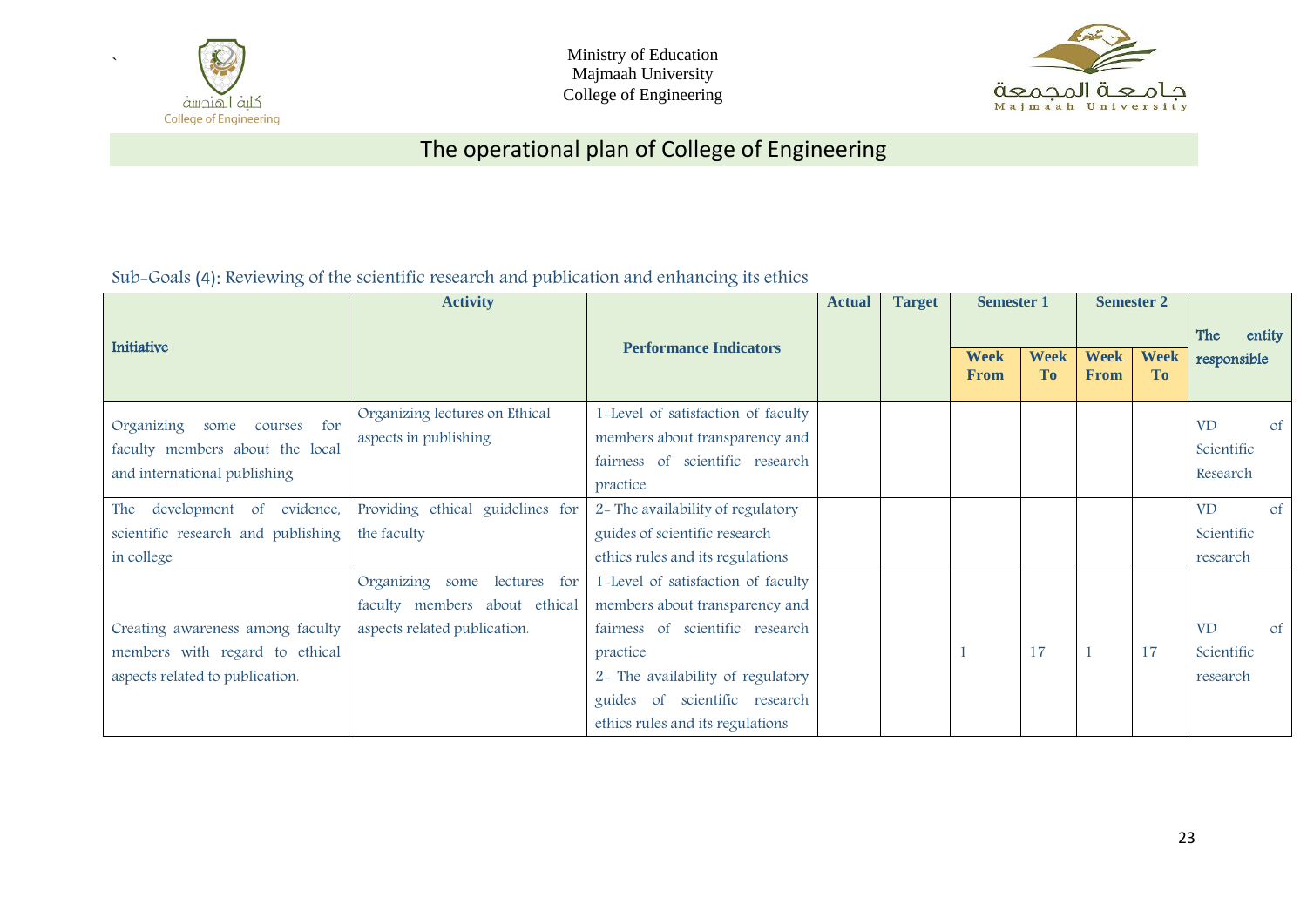

Ministry of Education Majmaah University College of Engineering



# The operational plan of College of Engineering

Sub-Goals (5): Improvement of research centers and chairs in the university

| Initiative                                                           | <b>Activity</b>                                                               | <b>Performance Indicators</b>                       | <b>Target</b><br><b>Actual</b> |  |                            |                          | <b>Semester 1</b>          |                          | <b>Semester 2</b>                    |  | The entity |
|----------------------------------------------------------------------|-------------------------------------------------------------------------------|-----------------------------------------------------|--------------------------------|--|----------------------------|--------------------------|----------------------------|--------------------------|--------------------------------------|--|------------|
|                                                                      |                                                                               |                                                     |                                |  | <b>Week</b><br><b>From</b> | <b>Week</b><br><b>To</b> | <b>Week</b><br><b>From</b> | <b>Week</b><br><b>To</b> | responsible                          |  |            |
| Stimulate the participation of<br>faculty members in research chairs | Survey the potential chairs<br>existing in the universities of the<br>kingdom | Number of proposals submitted by<br>faculty members |                                |  |                            | 17                       |                            | 17                       | <b>VD</b><br>$\circ$ f<br>Scientific |  |            |
|                                                                      | Identifying potential research<br>chairs for our university                   | Number of proposals submitted by<br>faculty members |                                |  |                            | 17                       |                            | 17                       | Research                             |  |            |

Sub-Goals (6): The diversity of scientific research sources

|            | <b>Activity</b> |                        |  | Target<br>Actual | Semester 1                 |            | Semester 2                 |                   |             |
|------------|-----------------|------------------------|--|------------------|----------------------------|------------|----------------------------|-------------------|-------------|
| Initiative |                 | Performance Indicators |  |                  |                            |            |                            |                   | The entity  |
|            |                 |                        |  |                  | <b>Week</b><br><b>From</b> | Week<br>To | <b>Week</b><br><b>From</b> | <b>Week</b><br>To | responsible |
|            |                 |                        |  |                  |                            |            |                            |                   |             |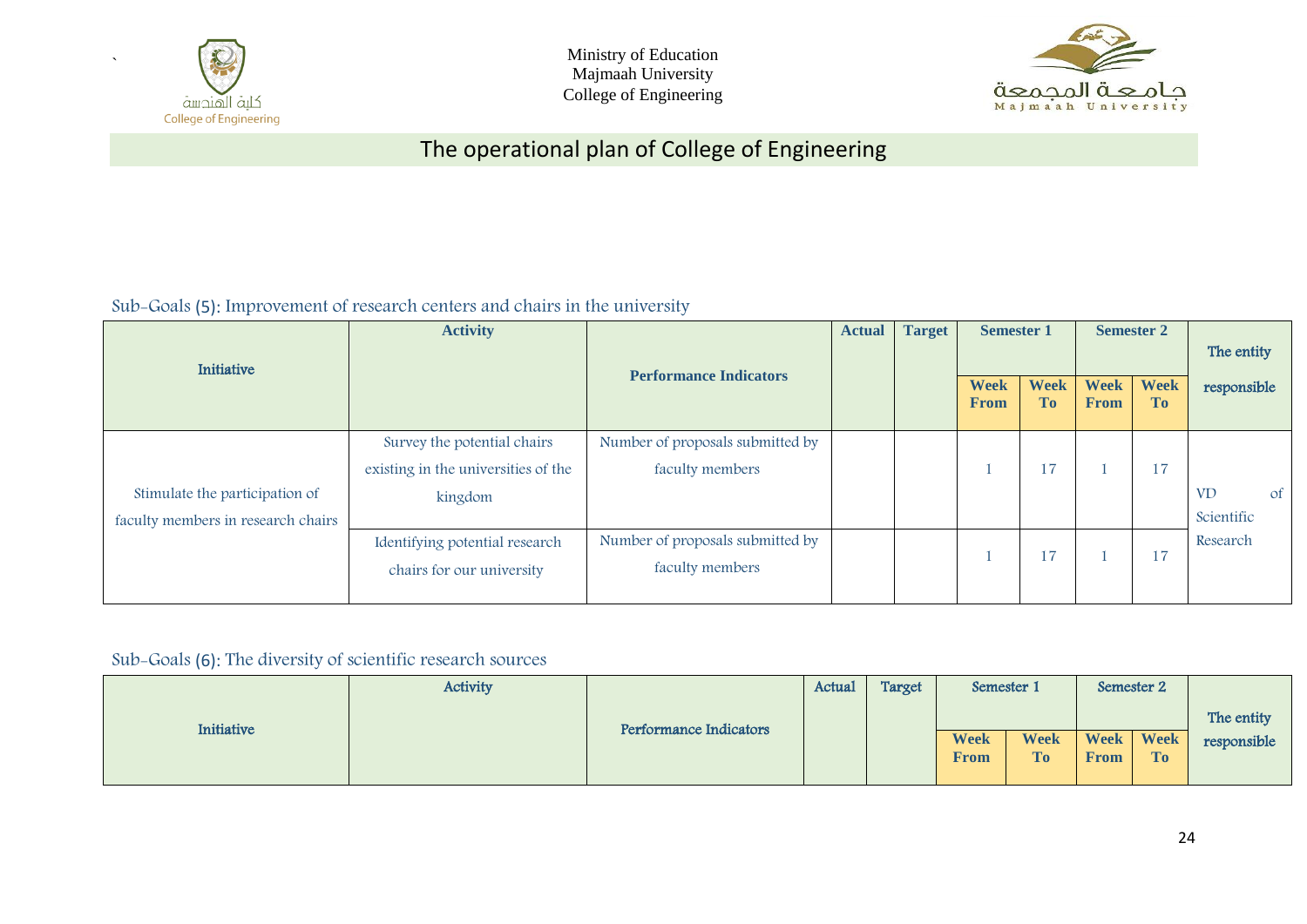

Ministry of Education Majmaah University College of Engineering



# The operational plan of College of Engineering

| Motivate of faculty members to       | Encouraging faculty and                                      |                                                           |  |  |  |                 |
|--------------------------------------|--------------------------------------------------------------|-----------------------------------------------------------|--|--|--|-----------------|
| participate and submit funded        |                                                              | providing information of fun Number of projects funded by |  |  |  | <b>VD</b><br>0f |
| scientific<br>the<br>research<br>bv  | resources to apply for funded   external research resources. |                                                           |  |  |  | Scientific      |
| University.<br>Kingdom<br>the<br>and | research projects                                            |                                                           |  |  |  | Research        |
| international                        |                                                              |                                                           |  |  |  |                 |

#### **Goal 7: Strengthening the responsibility and community participation**

Sub-Goals (1): Improving of continuous educational programs in the light of the society needs

| Initiative                                      | <b>Activity</b>                  | <b>Performance Indicators</b> | <b>Actual</b> | <b>Target</b> | <b>Semester 1</b>          |                          | <b>Semester 2</b>          |                            | The entity                 |
|-------------------------------------------------|----------------------------------|-------------------------------|---------------|---------------|----------------------------|--------------------------|----------------------------|----------------------------|----------------------------|
|                                                 |                                  |                               |               |               | <b>Week</b><br><b>From</b> | <b>Week</b><br><b>To</b> | <b>Week</b><br><b>From</b> | <b>Week</b><br><b>From</b> | responsible                |
| The implementation of programs of               |                                  |                               |               |               |                            |                          |                            |                            | <b>VD</b><br><sub>of</sub> |
| continuing education by the needs               |                                  |                               |               |               |                            |                          |                            |                            | Academic                   |
| of the community                                |                                  |                               |               |               |                            |                          |                            |                            | Affairs                    |
| The introduction of new continuing              |                                  |                               |               |               |                            |                          |                            |                            | <b>VD</b><br><sub>of</sub> |
| education programs                              |                                  |                               |               |               |                            |                          |                            |                            | Academic                   |
|                                                 |                                  |                               |               |               |                            |                          |                            |                            | Affairs                    |
|                                                 |                                  | Number of participants from   |               |               |                            |                          |                            | $\overline{\phantom{a}}$   | Community                  |
| short<br>Creating<br>continuous<br><sub>a</sub> | Collecting data from the society | the community in these        |               |               |                            |                          |                            |                            | service                    |
| engineering programs                            | about the most needed programs   | programs                      |               |               |                            |                          |                            |                            | Committee                  |
|                                                 |                                  |                               |               |               |                            |                          |                            |                            |                            |

Sub-Goals (2): Activation of social partnership with non-profit and government and private sectors.

| <b>Initiative</b> | <b>Activity</b> | <b>Performance Indicators</b> | Actual | <b>Target</b> | Semester 1 | <b>Semester 2</b> | The entity<br>responsible |
|-------------------|-----------------|-------------------------------|--------|---------------|------------|-------------------|---------------------------|
|-------------------|-----------------|-------------------------------|--------|---------------|------------|-------------------|---------------------------|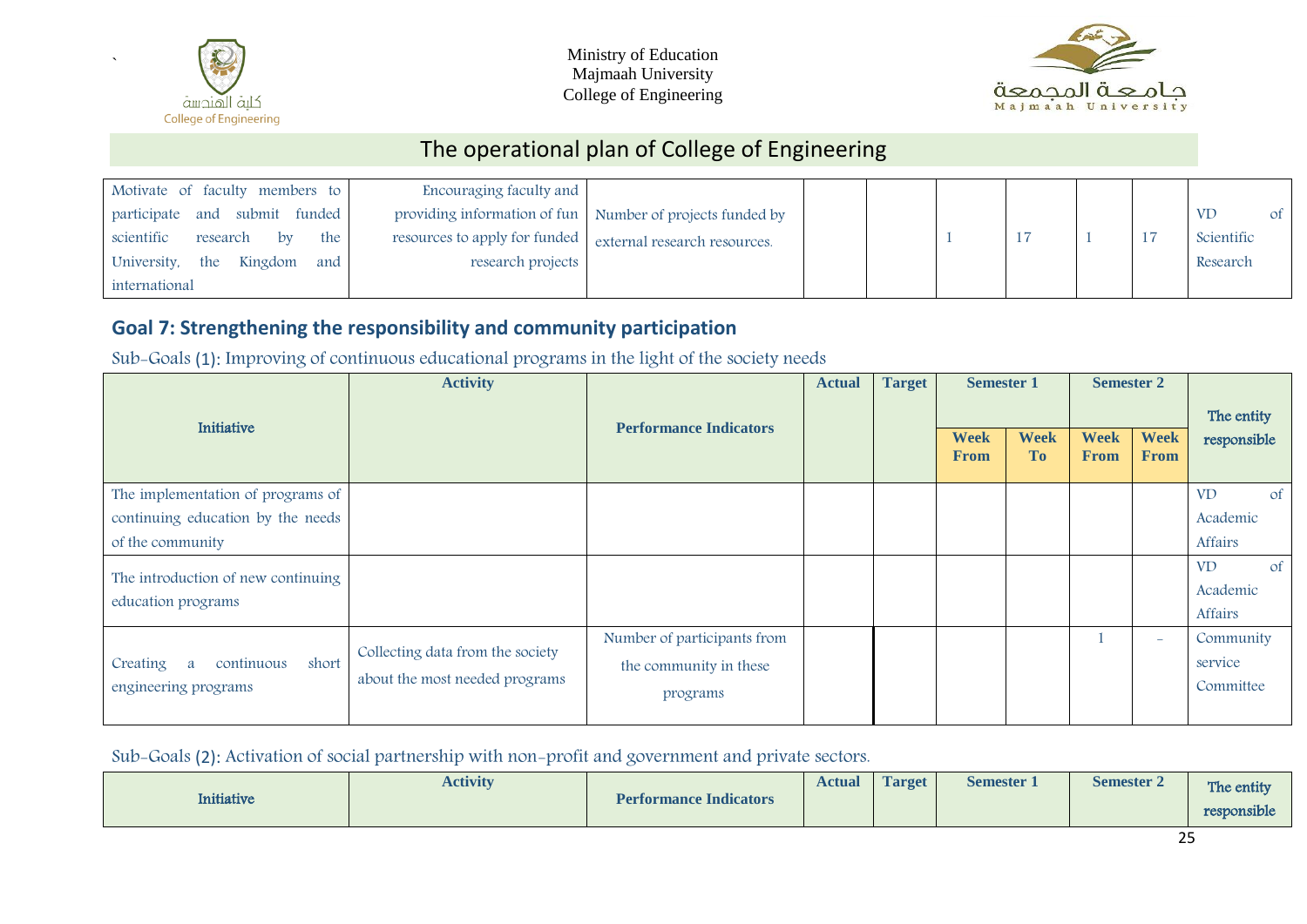



# The operational plan of College of Engineering

|                                                                                          |                                                                                                                                                      |                                                                                                                                                             |  | <b>Week</b><br><b>From</b> | <b>Week</b><br><b>To</b> | <b>Week</b><br><b>From</b> | <b>Week</b><br><b>To</b>       |                                           |
|------------------------------------------------------------------------------------------|------------------------------------------------------------------------------------------------------------------------------------------------------|-------------------------------------------------------------------------------------------------------------------------------------------------------------|--|----------------------------|--------------------------|----------------------------|--------------------------------|-------------------------------------------|
| Providing<br>engineering<br>and<br>technical consulting                                  | Collecting data from the society<br>about the most needed fields of<br>study<br>Determining<br>the<br>engineering<br>services with which the college | Number of consulting and<br>services submitted to the local<br>community and business sector<br>Number of consulting and<br>services submitted to the local |  |                            | 16                       |                            | $\overline{\phantom{0}}$<br>16 | Commu<br>nity<br>Service<br>Committ<br>ee |
|                                                                                          | can serve the community.<br>Invite leaders from the non-profit                                                                                       | community and business sector                                                                                                                               |  |                            |                          | 3                          |                                |                                           |
| Organizing<br>workshops,<br>courses,<br>lectures<br>engineering<br>and<br>community      | and governmental organizations<br>to share their experience in<br>serving the society                                                                | Number of annual programs of<br>partnership and cooperation<br>with society and private sectors                                                             |  |                            |                          |                            | $\overline{\phantom{0}}$       | Commu<br>nity<br>Service<br>Committ       |
|                                                                                          |                                                                                                                                                      |                                                                                                                                                             |  |                            |                          |                            |                                | ee<br>Commu                               |
| Achievement<br>memoranda<br><sub>of</sub><br>understanding aimed at community<br>service |                                                                                                                                                      |                                                                                                                                                             |  |                            |                          |                            |                                | nity<br>Service<br>Committ                |
|                                                                                          |                                                                                                                                                      |                                                                                                                                                             |  |                            |                          |                            |                                | ee                                        |

#### Sub-Goals (3): Promote a culture of volunteering for students and university members

|            | Activity |                               | <b>Actual</b> | <b>Target</b> | <b>Semester</b> | Semester 2 | The entity           |
|------------|----------|-------------------------------|---------------|---------------|-----------------|------------|----------------------|
| Initiative |          | <b>Performance Indicators</b> |               |               |                 |            | and a<br>responsible |
|            |          |                               |               |               |                 |            |                      |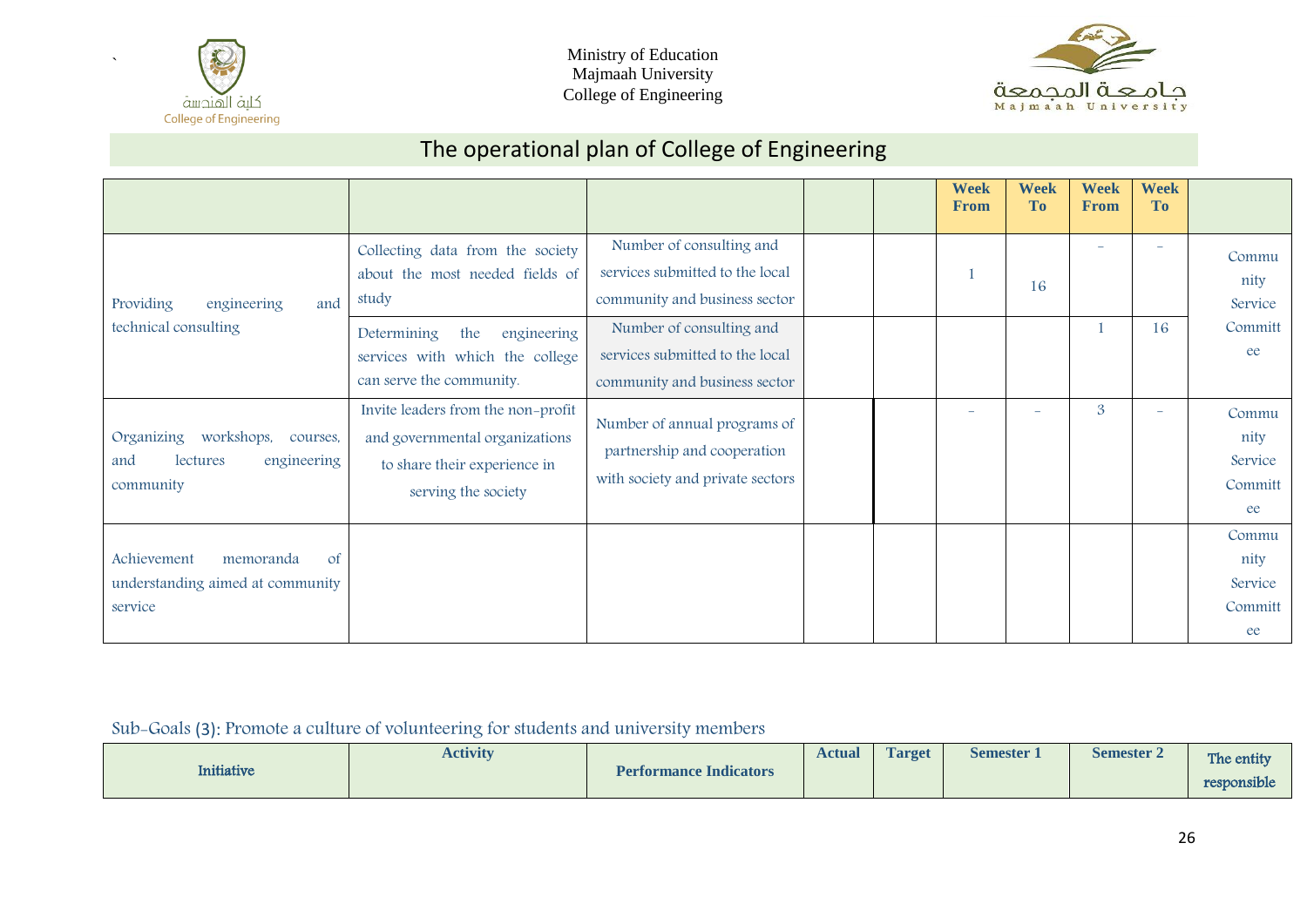



# The operational plan of College of Engineering

|                                     |                                                                                                                             |                                                                                                    |  | <b>Week</b><br><b>From</b> | <b>Week</b><br>T <sub>0</sub> | <b>Week</b><br><b>From</b> | <b>Week</b><br><b>From</b> |                                     |
|-------------------------------------|-----------------------------------------------------------------------------------------------------------------------------|----------------------------------------------------------------------------------------------------|--|----------------------------|-------------------------------|----------------------------|----------------------------|-------------------------------------|
| Accomplish volunteer activities for | Invite leaders from the non-profit<br>and governmental organizations<br>to share their experience in<br>serving the society | Number of educational<br>programs presented to the total<br>number of departments                  |  |                            | 16                            |                            | 16                         | Commu<br>nity<br>Service<br>Committ |
| students and faculty members        | Offering our<br>participations to<br><sub>of</sub><br>the<br>non-profit<br>some<br>organizations                            | educational<br>Number<br><sub>of</sub><br>programs presented to the total<br>number of departments |  |                            | $\overline{\phantom{a}}$      |                            | 16                         | ee<br>Deanshi                       |

#### Sub-Goals (4): Improving of continuous educational programs in the light of the society needs

| Initiative                       | <b>Activity</b> |                               | <b>Actual</b> | <b>Target</b><br><b>Semester 1</b><br><b>Week</b><br><b>To</b><br><b>From</b> |  | <b>Semester 2</b> |                            | The entity               |             |
|----------------------------------|-----------------|-------------------------------|---------------|-------------------------------------------------------------------------------|--|-------------------|----------------------------|--------------------------|-------------|
|                                  |                 | <b>Performance Indicators</b> |               |                                                                               |  | <b>Week</b>       | <b>Week</b><br><b>From</b> | <b>Week</b><br><b>To</b> | responsible |
|                                  |                 |                               |               |                                                                               |  |                   |                            |                          | Community   |
| Organizing of a student award in |                 |                               |               |                                                                               |  |                   |                            |                          | Service     |
| volunteer work                   |                 |                               |               |                                                                               |  |                   |                            |                          | Committee   |
|                                  |                 |                               |               |                                                                               |  |                   |                            |                          | Deanship    |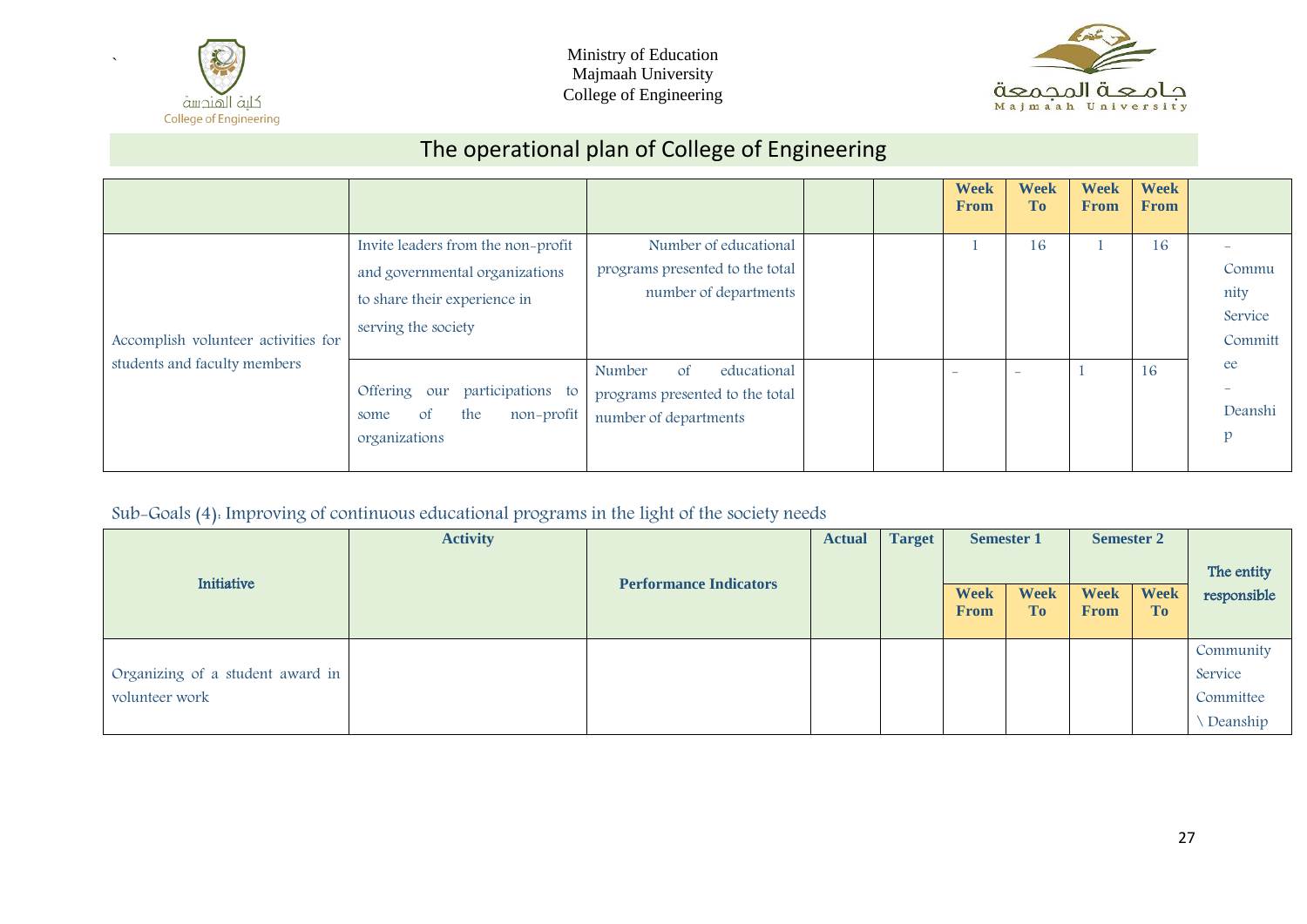

Ministry of Education Majmaah University College of Engineering



# The operational plan of College of Engineering

#### Sub-Goals (5): Merging the sustainable development of educational programs and research projects

|                                                                   | <b>Activity</b>                                                                                                     |                                                                                                       | <b>Actual</b> | <b>Target</b> | <b>Semester 1</b> |                   | <b>Semester 2</b> |                   |                                     |
|-------------------------------------------------------------------|---------------------------------------------------------------------------------------------------------------------|-------------------------------------------------------------------------------------------------------|---------------|---------------|-------------------|-------------------|-------------------|-------------------|-------------------------------------|
| Initiative                                                        |                                                                                                                     | <b>Performance Indicators</b>                                                                         |               |               | Week<br>From      | Week<br><b>To</b> | Week<br>From      | Week<br><b>To</b> | The entity<br>responsible           |
| Developing academic programs<br>regarding sustainable development | Studying the courses that can be<br>developed regarding sustainable<br>development issues                           | The proportion of courses in<br>academic programs<br>concerned with sustainable<br>development issues |               |               | 11                | 12                |                   |                   | Plan and<br>Study<br>Program        |
| issues                                                            | Considering the chosen courses in<br>the study plan development                                                     | The proportion of courses in<br>academic programs<br>concerned with sustainable<br>development issues |               |               |                   |                   | 6                 | $\overline{7}$    | Unit/VD of<br>Academic<br>Affairs   |
| Developing interaction with<br>sustainable development issues     | Collecting data from the society<br>about the most complex technical<br>and engineering problems they<br>are facing | Number of problems offered<br>from the community to the<br>college                                    |               |               |                   |                   |                   | 16                | - Community<br>Service<br>Committee |
|                                                                   | Encourage faculty to include in<br>the topics of their courses real                                                 | Number of real case studies to<br>the total number of                                                 |               |               |                   | 16                |                   |                   | - Deanship                          |